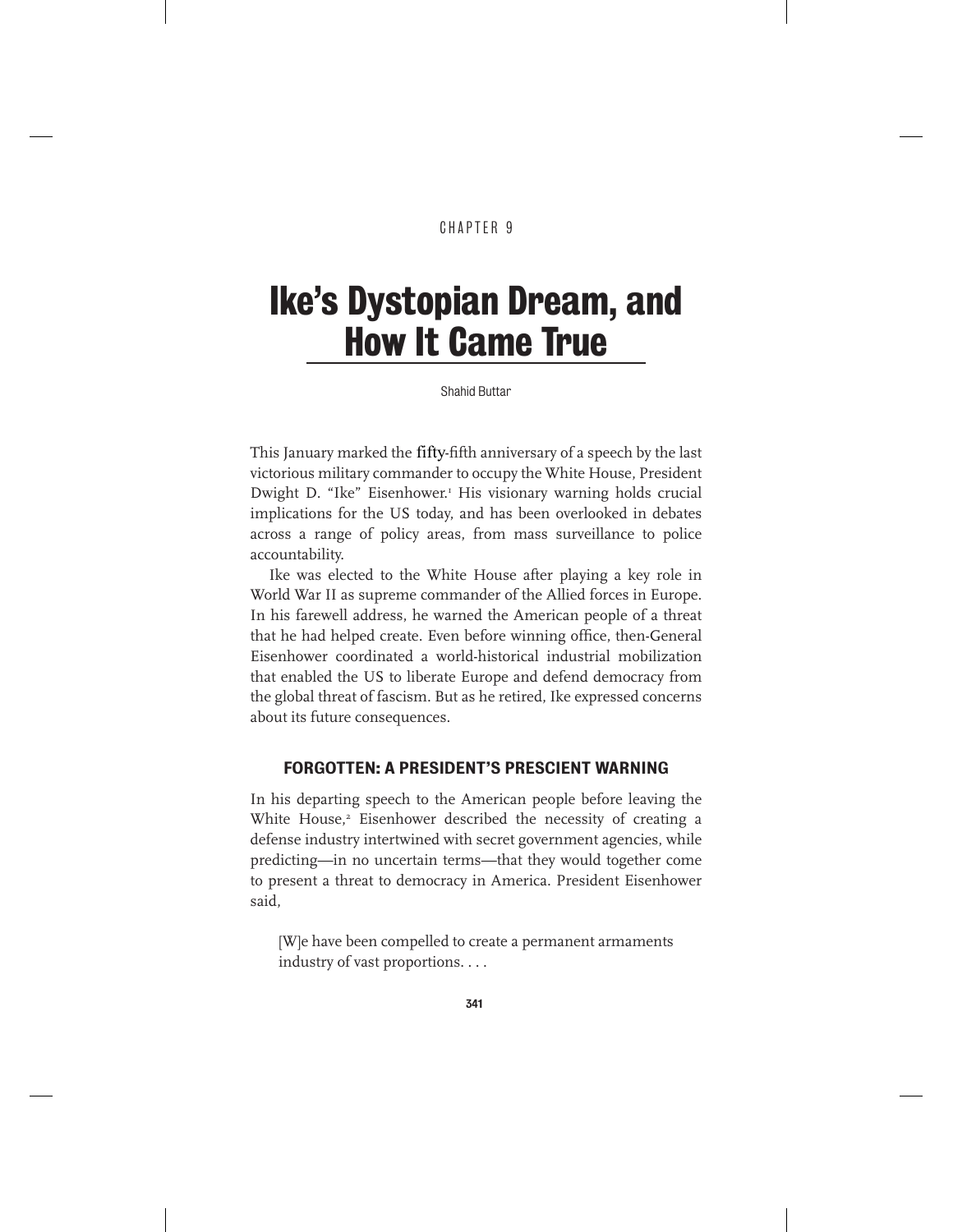This conjunction of an immense military establishment and a large arms industry is new in the American experience. The total influence—economic, political, even spiritual—is felt in every city, every State house, every office of the Federal government.... Our toil, resources, and livelihood are all involved; so is the very structure of our society.

In the councils of government, we must guard against the acquisition of unwarranted influence, whether sought or unsought, by the military-industrial complex. *The potential for the disastrous rise of misplaced power exists and will persist.*

*We must never let the weight of this combination endanger our liberties or democratic processes. We should take nothing for granted.* Only an alert and knowledgeable citizenry can compel the proper meshing of the huge industrial and military machinery of defense with our peaceful methods and goals, so that security and liberty may prosper together.3 (emphasis added)

With the benefit of sixty-five years of hindsight, Ike appears more prescient than Nostradamus. The dangers he predicted have unfortunately grown all too visible today, reflected in several controversies but rarely discussed in the terms he gave us to connect those issues and expose the threat that they, together, present.

#### NSA: BIG BROTHER IS (STILL) WATCHING YOU

Ike's warnings proved prescient in several arenas. Few issues better embody the threat to democracy posed by the military-industrial complex than domestic surveillance.

Despite a continuing international outcry prompted by revelations of facts long kept secret from the public, mass NSA surveillance continues around the world and continues to collect the communications of law-abiding Americans.4

Members of Congress from across the political spectrum have expressed outrage at the NSA dragnet capturing telephone and Internet communications.5 Part of their concern stems from their exclusion from the process: mass electronic surveillance programs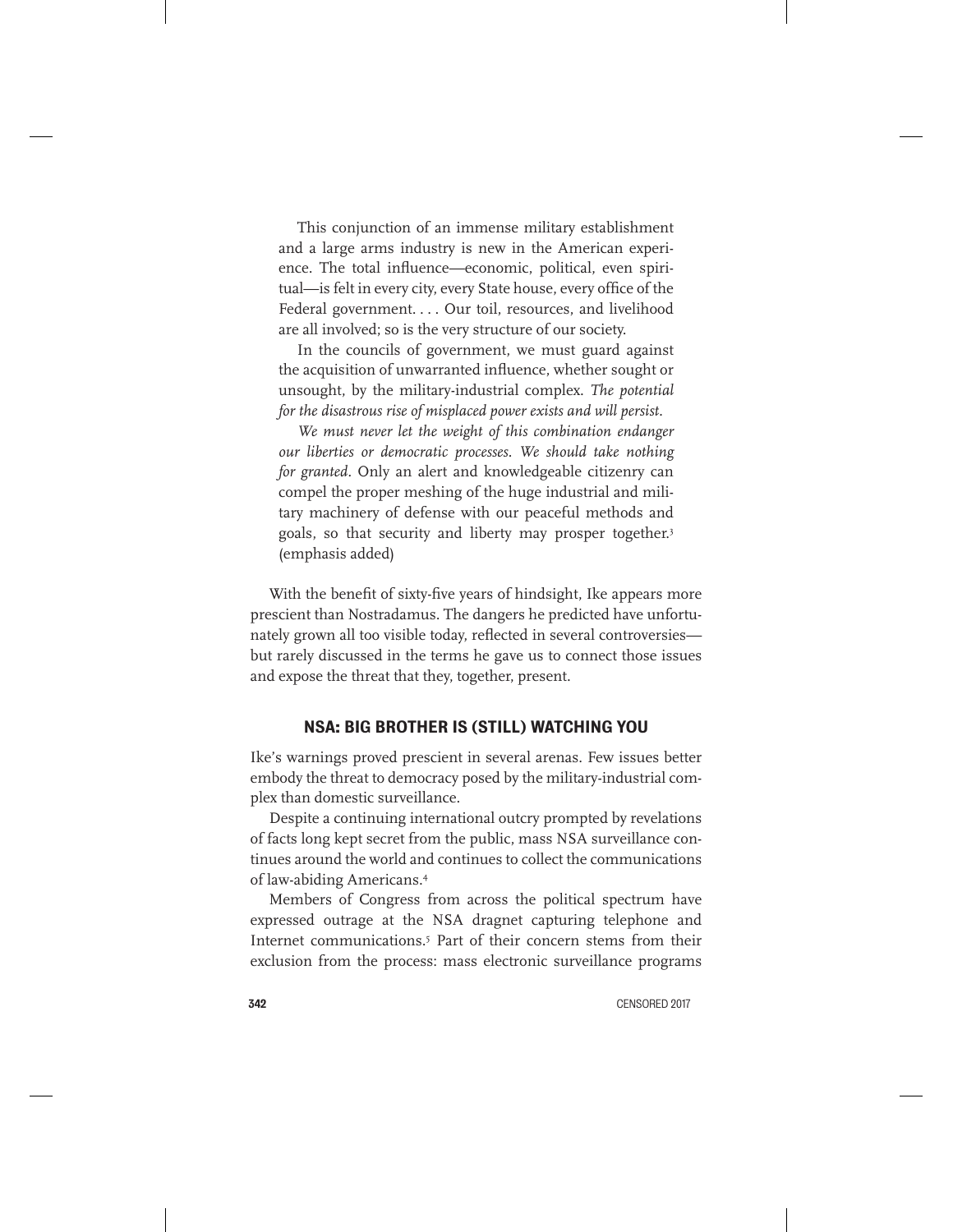were created in secret under the George W. Bush administration without a public mandate.<sup>6</sup>

At the same time that Congress was prevented by executive secrecy from doing its job of imposing checks and balances, courts largely refused to examine mass domestic surveillance on its merits, leaving undefended the First and Fourth Amendment interests it offends.7

US history is replete with examples of government agencies and investigators misusing their powers to undermine the right to peacefully promote political perspectives.<sup>8</sup> The advancing technology available to investigators has enabled an aspiration towards state omniscience, which in the wrong hands could threaten values as fundamental as freedom of thought.

Despite these concerns, and continuing controversies in all three branches of the federal government, the NSA's mass surveillance dragnet continues to operate, largely unfettered, in secret.

Advocates continue to challenge unconstitutional domestic spying in the courts.9 Even over a decade since organizations such as the Electronic Frontier Foundation and the American Civil Liberties Union filed their first challenges, courts have yet to rule on the merits of their concerns.10

On the one hand, several court decisions have vindicated widespread concerns about the emergence of "almost Orwellian" systems of domestic spying.<sup>11</sup> Other rulings, however, like the Supreme Court's decision in *Clapper vs. Amnesty International USA* in 2013, have unfortunately allowed those programs to continue.<sup>12</sup>

*Clapper* essentially required plaintiffs to provide evidence of government activity that only government agencies could have, allowing judges to bury their heads in the sand rather than examine allegations that may be difficult to prove. Rulings with similar effects have cited the absurd state secrets privilege, holding that, despite a long history of prolific military and executive lies to evade accountability for everything from mass murders to illegitimate and unprovoked wars (including the very same case establishing the doctrine), US national security requires judges to ignore some topics that are openly discussed in the international press.<sup>13</sup>

The Court thus invites agencies to evade judicial review by maintaining secrets, while also undermining judicial independence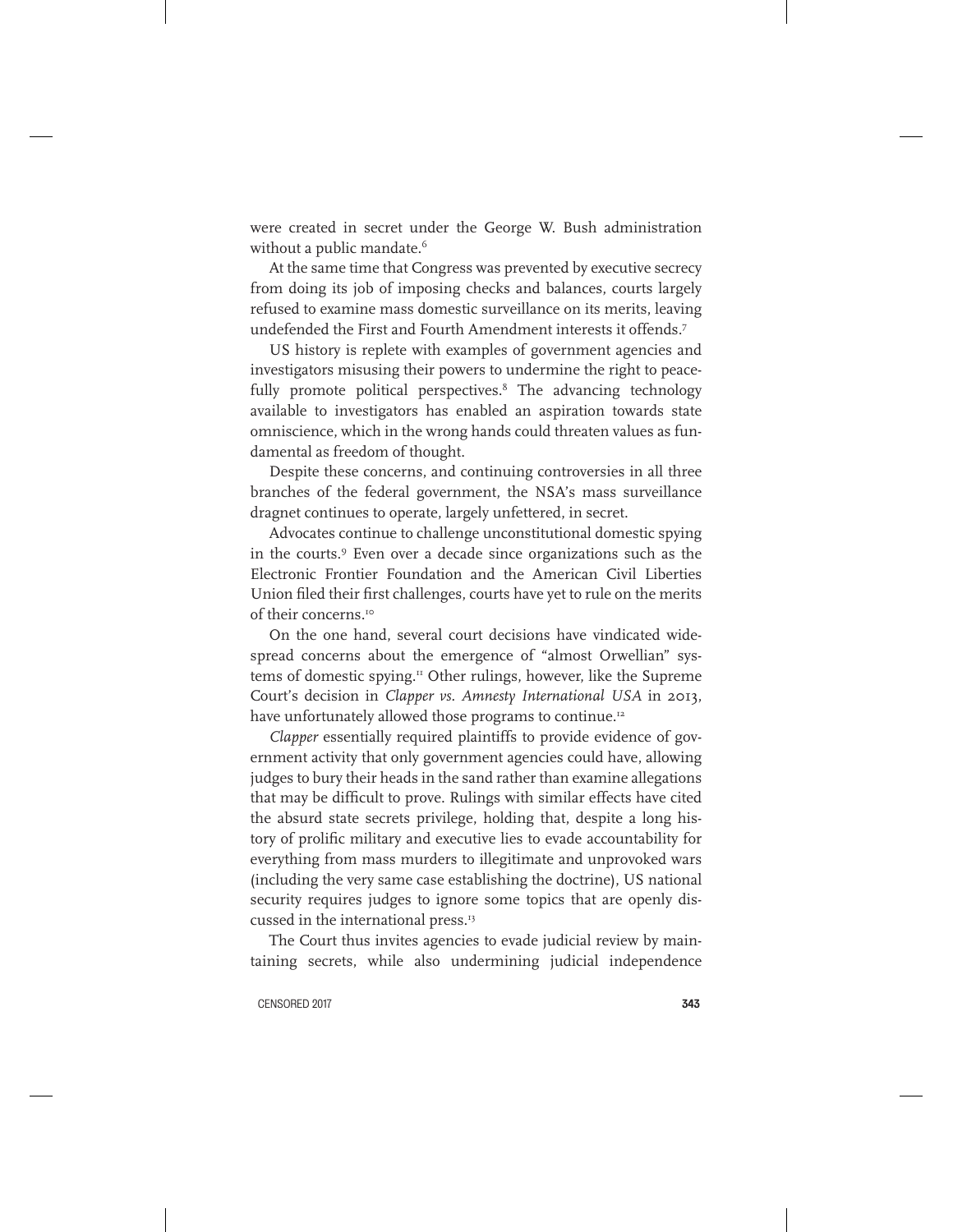by forcing judges to accept official secrecy. From this perspective, *Clapper* undermines the role of the courts envisioned by the founders of our republic in the Federalist Papers No. 78.14

Mass surveillance has also forced attention from the executive branch. President Obama promised surveillance reform when running for the White House, writing a campaign pledge to support "any steps needed to preserve civil liberties and to prevent executive branch abuse in the future."<sup>15</sup> He commissioned a review group to issue recommendations, but the administration ultimately declined to adopt most of them, falling short of the president's 2008 campaign pledge.

Meanwhile, Congress last year imposed the first restrictions in two generations on US intelligence agencies, before hastily adopting new surveillance measures at the end of 2015.<sup>16</sup> Even more bizarrely, it enacted both sets of laws before ever conducting an independent investigation to uncover facts as obviously relevant as, for instance, how many Americans have been monitored by the NSA, or how many times the system has been abused by people using the government's powerful tools for their disturbing personal purposes.17

#### A PATTERN AND PRACTICE: ABUSING CONSTITUTIONAL RIGHTS IN SECRET

On the few occasions that it has examined the intelligence agencies, Congress has discovered recurring violations of constitutional rights, as well as limits on the agencies' powers. Historically, the most significant investigations were in the 1970s, when ad hoc committees convened in the Senate under Senator Frank Church (D-Idaho) and in the House under Representative Otis Pike (D-New York) revealed what the US Senate in 1976 described as "a sophisticated vigilante operation aimed squarely at preventing the exercise of First Amendment rights of speech and association. . . . "18

The most prolific target of unconstitutional surveillance during this era was a figure whose memory we now celebrate with a national holiday, the Rev. Dr. Martin Luther King, Jr. His example, involving not only surveillance, but also a character assassination campaign and a coordinated attempt to drive him to suicide, should serve as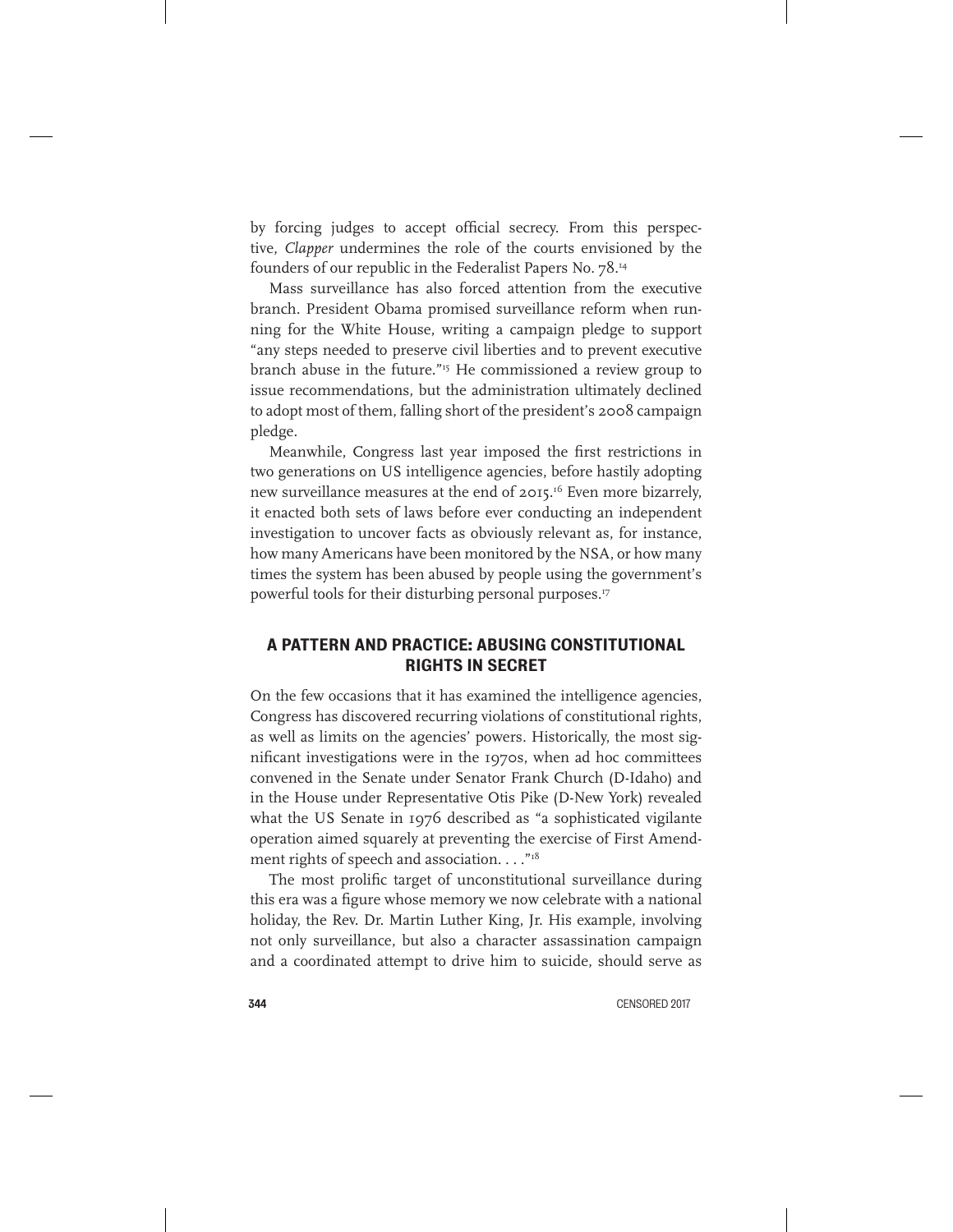a stark reminder to anyone today who thinks that because they have nothing to hide, they have nothing to fear.19

Indeed, those who have had the most to fear from our government in the past are today celebrated as some of our greatest heroes. Since Dr. King's era, other examples abound of peaceful activists being targeted by intelligence agencies to suppress their voices.<sup>20</sup>

When vulnerable community members are intimidated into silence by the knowledge that their voices and concerns will be publicized or retained, it is not merely they who suffer.<sup>21</sup> The theory of democracy animating the First Amendment presupposes the importance and primacy of public debate, not only as an exercise of a speaker's rights but also to satisfy the rights of listeners to hear from all voices, grow informed by their perspectives, and make better reasoned judgments as participants in the political process.<sup>22</sup>

In 2002 a federal judge ordered the FBI to pay a \$4 million judgment to an environmental activist in the Bay Area, Judy Bari, who was severely injured in 1990 by a car bomb that the Bureau (according to the court) falsely accused her of planting before arresting her.<sup>23</sup>

Would US energy policy be any different today had the FBI not criminalized the radical environmental community in the 1990s, driving the supposed "eco-terrorists" of the Earth Liberation Front and Animal Liberation Front into international exile and federal prisons, rather than congressional hearings and political campaigns?<sup>24</sup>

Judy Bari's case, the FBI's plot to suppress the Occupy movement twenty years later, and the Edward Snowden revelations two years after that should each—independently, let alone all together—have sparked the same outrage which, after Watergate, drove the Church and Pike Committees to investigate and reveal the FBI's Counterintelligence Program (COINTELPRO).<sup>25</sup> They still could, if Congress finally does its job and investigates the issues that Snowden and other whistleblowers have raised.<sup>26</sup>

A pattern visible across these historical instances involves what University of Chicago law professor Geoffrey Stone describes as "a national perception of peril and a concerted campaign by government to promote a sense of national hysteria by exaggeration, manipulation, and distortion."<sup>27</sup> While executive secrecy enables violations of powers and rights, in the past we have been fortunate to witness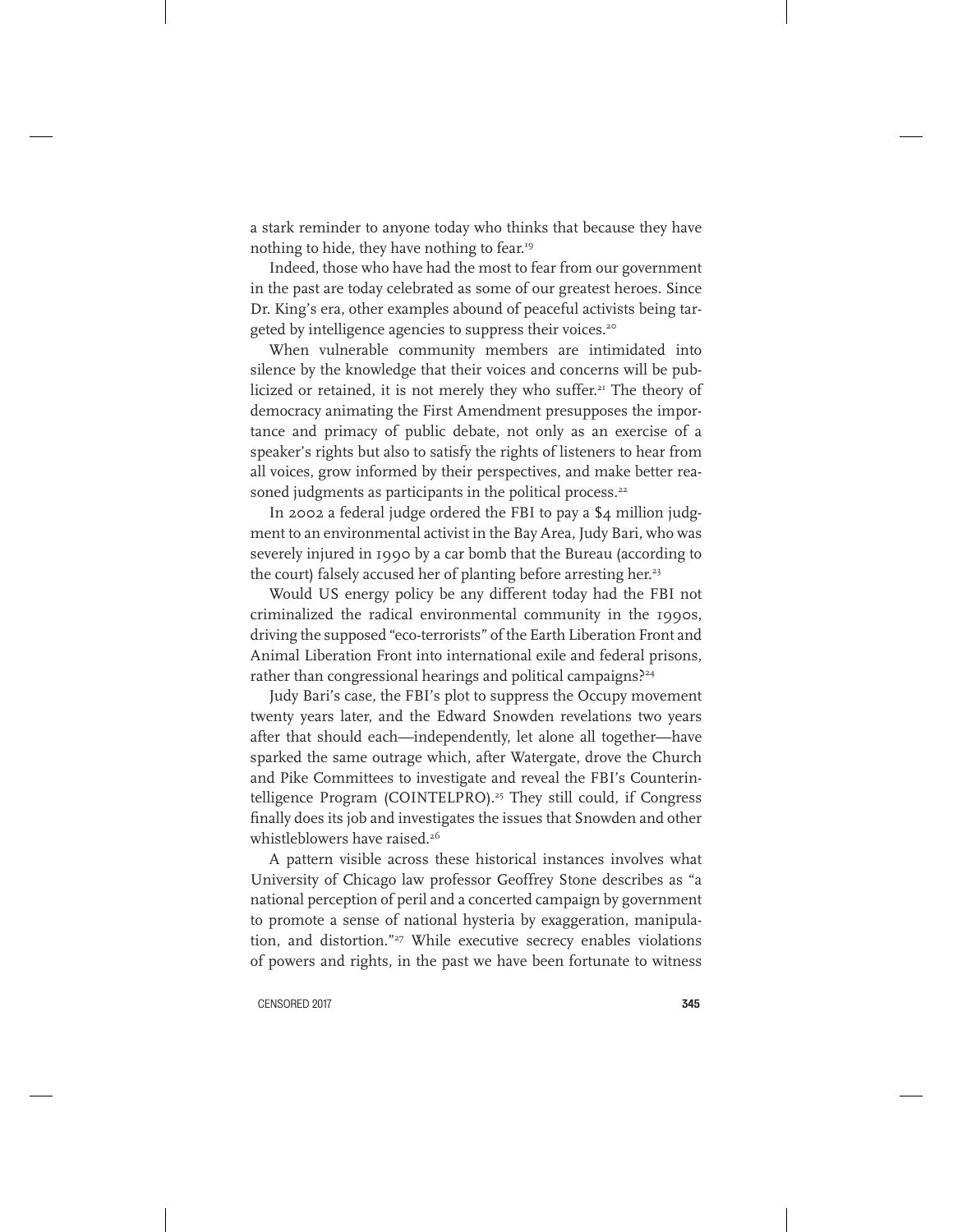congressional and judicial oversight correct prior abuses.<sup>28</sup> In 2016, a decade and a half since the beginning of the contemporary mass surveillance regime, that accounting still has yet to happen.

While federal agencies like the NSA, CIA, and FBI may be the most prolific bodies monitoring Americans, thousands of local and state law enforcement agencies around the country also practice unconstitutional surveillance of law-abiding residents.<sup>29</sup>

#### NEW MARKETS FOR WEAPONS: MILITARIZING LOCAL POLICE

The emergence of electronic surveillance not only by federal authorities but also by their local counterparts starkly reflects President Eisenhower's warnings. Surveillance programs, equipment, and training for local and state police serve both as a cause and effect of their militarization.

The Pentagon's 1033 program provides surplus military equipment to local police and sheriffs departments, as well as state law enforcement agencies and the public safety departments of schools and universities.<sup>30</sup> Since the 1033 program began in 1990, it has distributed military gear ranging from tactical vehicles like armored personnel carriers to weapons like assault rifles, to over 13,000 agencies across the US. Over \$5 billion worth of military equipment has been transferred to police departments since 2000.31

In Utah alone, police departments received over 1,200 militarygrade rifles over two years, as well as other weapons like grenade launchers and .45-caliber pistols distributed to agencies across the state.<sup>32</sup> Other gear distributed through the 1033 program ranges from blankets and cars to night vision tools, bomb disposal robots, armored vehicles, body armor, machine guns—and surveillance tools.<sup>33</sup>

For example, International Mobile Subscriber Identity (IMSI) catchers—often known by a trade name, Stingray—mimic cell phone towers in order to monitor voice and data traffic over cell phone networks.34 In the hands of sheriffs departments and local police, the devices have proliferated across the country.35

Domestic surveillance by federal agencies tends to take the form of monitoring communications, or using informants to monitor orga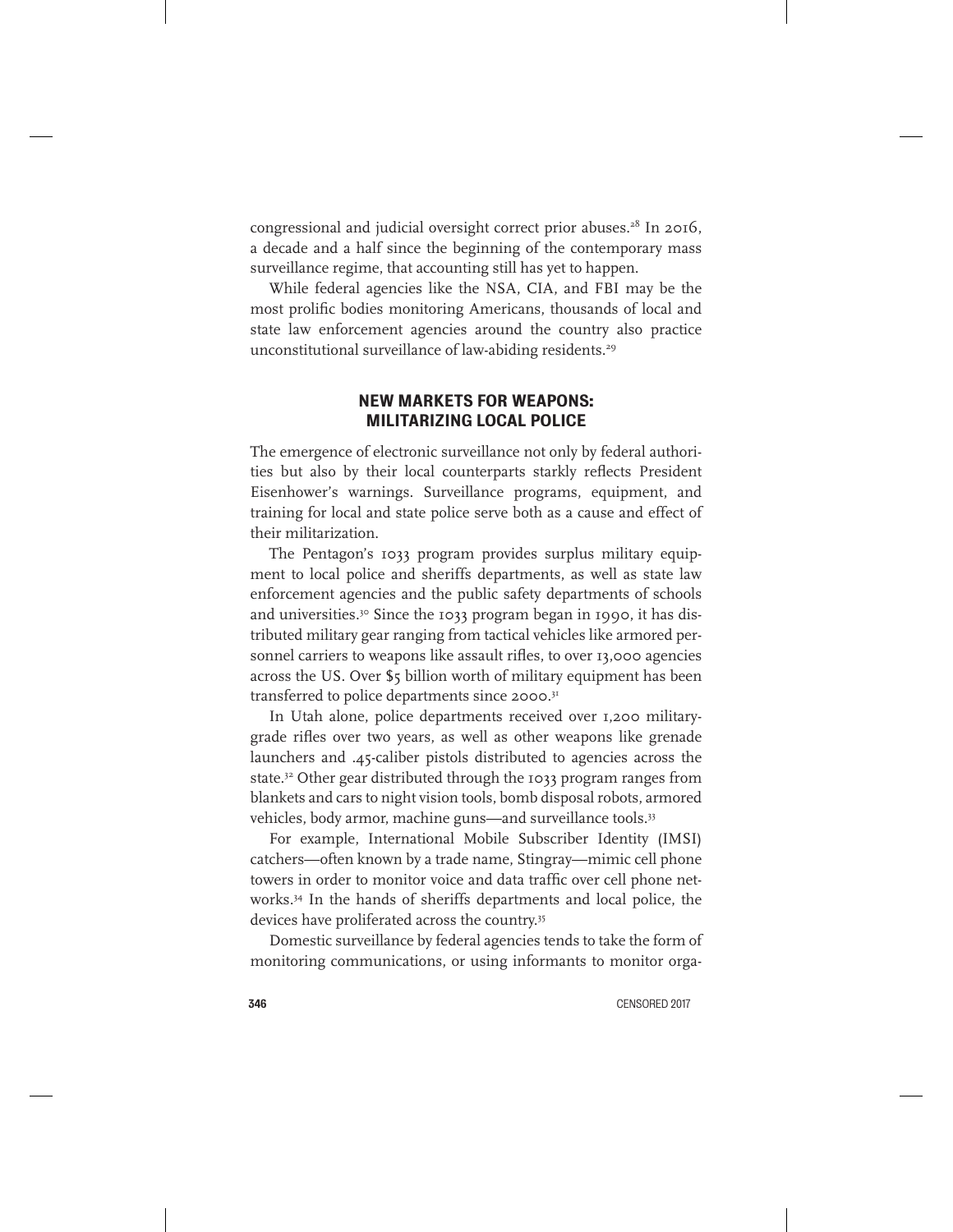nizations from within, but local police monitoring takes a variety of forms that includes communications surveillance and human intelligence, but—increasingly enabled by technology—also goes well beyond them.

For instance, police use video surveillance of public spaces enabled by closed circuit cameras mounted in fixed locations, or on aerial drones.36 Proliferating police body cameras, and agreements allowing police to gain access to private video feeds, present other sources of increasingly pervasive video surveillance not by federal agencies, but by local police.<sup>37</sup>

Beyond allowing authorities to capture video surveillance imagery in public, advanced technology also enables increasingly sophisticated facial recognition, which can automate the process of connecting individuals to specific locations and times.<sup>38</sup>

Real-time and historical location tracking is further enabled by automatic license plate readers (ALPRs), which scan three million records in Los Angeles County alone every week.39 Corporate ALPR systems have also exposed troves of data to foreign intelligence agencies, malicious hackers, and others who have taken advantage of often weak security to access video feeds without permission.40

ALPR systems are often procured and deployed through offensive agreements. Some arrangements, for instance, enable public agencies access to surveillance equipment for free, in exchange for giving police data to private contractors for their commercial purposes, and adding surcharges on court fees payable to the contractors by individuals identified by police.<sup>41</sup> This process essentially turns police into debt collectors.

Local police also use other forms of advanced surveillance. For instance, the ShotSpotter system aims to detect gunshots within a city with microphones so sensitive they are capable of overhearing conversations. Yet in some tests, as many as 90 percent of the warnings delivered by ShotSpotter devices have proven to be false, suggesting that their utility is limited, whatever their impact on rights and communities.42

The Pentagon is not the only source of federal resources fueling local police militarization. Local agencies also gain access to military training and tactics through programs like the Urban Areas Security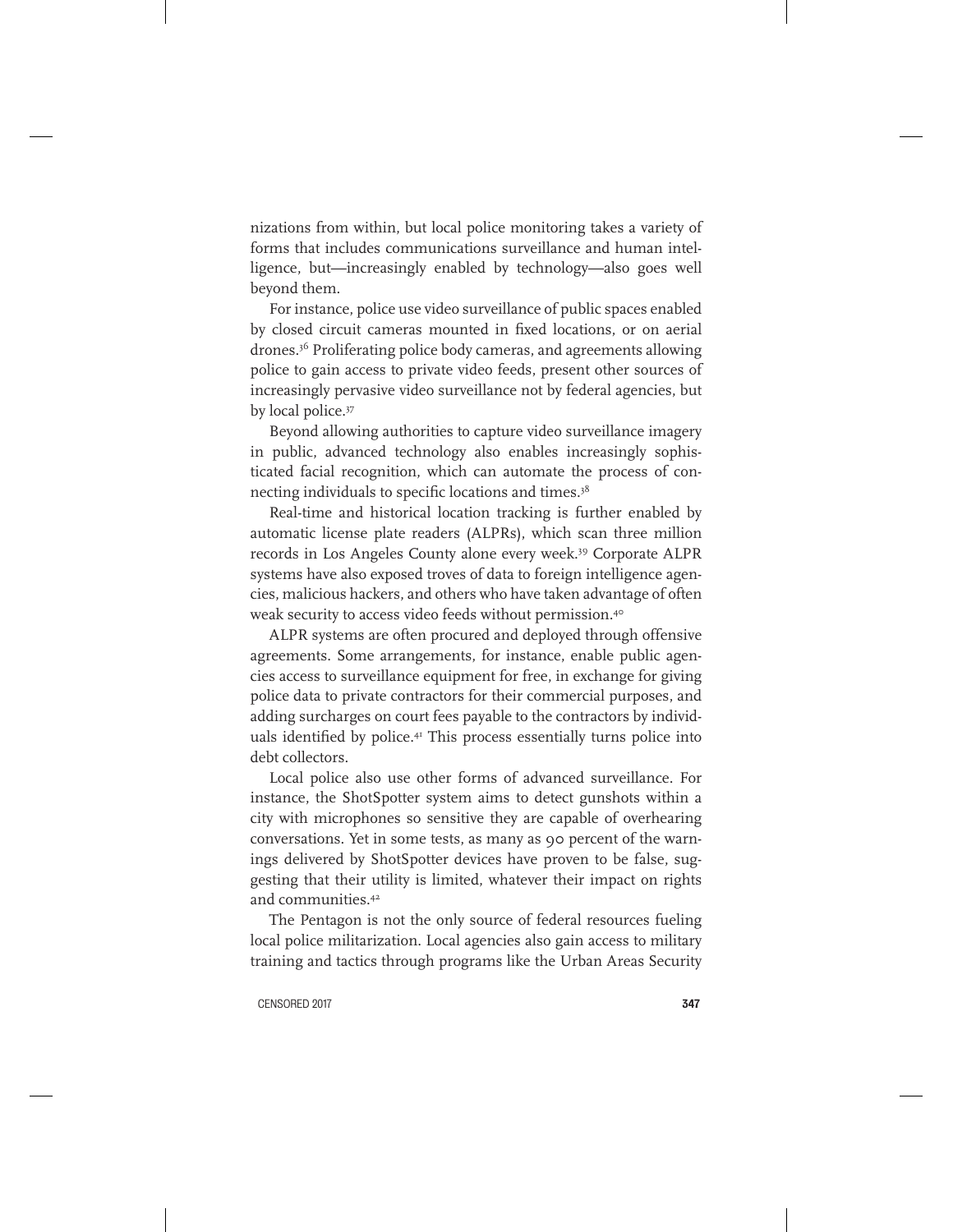Initiative (UASI) administered by the Department of Homeland Security.43 Coordinated by for-profit contractors, UASI is a cross between a marketplace and a testing site, encouraging police departments to bring the military-industrial complex to a town near you.<sup>44</sup>

UASI grants have helped support the proliferation of Special Weapons and Tactics (SWAT) divisions, which epitomize the militarization of police departments. In addition to employing military tactics, SWAT teams also reflect the tendency towards inexplicable violence and so-called "mission creep,"45 as explained by law professor Jonathan Turley:

80 percent of SWAT raids were to serve a search warrant. That is far different from the original purpose of rescuing hostages and capturing armed escaped felons.... Conversely, just 7 percent of SWAT raids were "for hostage, barricade, or active shooter scenarios"—the famed purpose of the SWAT unit.46

Despite public controversy, UASI funds have helped police departments buy sophisticated surveillance equipment like Stingrays and later versions of IMSI-catchers.47 UASI grants have also been used to purchase less lethal munitions such as Tasers, which have been abused by police departments in multiple cities, prompting local rules in some of them to restrain their use and curtail recurring deaths.<sup>48</sup>

Similarly, biometric data collection, retention, and dissemination has grown ubiquitous largely through the coordination of local police under an FBI program called the Next Generation Initiative (NGI).49 While initially presented to the public as the Secure Communities program, billed as a way to streamline the deportation of undocumented migrants who had previously violated the law, NGI involved a more ambitious agenda from the beginning, entailing the creation of a federal biometric database enabling new forms of monitoring and surveillance.<sup>50</sup>

The connection between police surveillance, on the one hand, and the militarization it enables and advances, on the other, may escape the attention of an observer unaware of Eisenhower's parting address. But it emerges in stark relief when informed by Ike's warning that "in

348 CENSORED 2017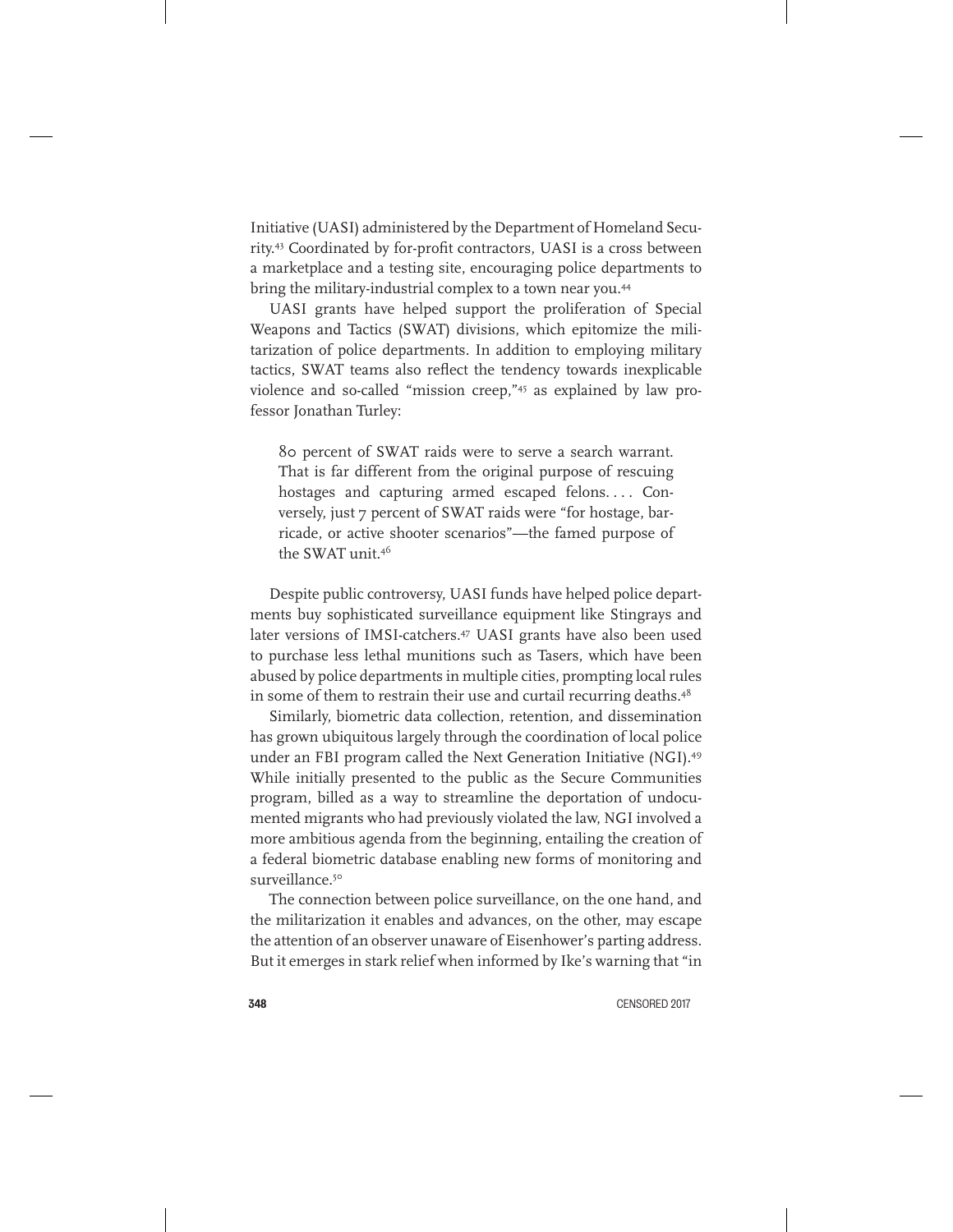every city . . . the very structure of our society" would be influenced by corporate profit motives fueling military operations essentially seeking new targets to justify themselves.<sup>51</sup>

#### TRANSPARENCY: FUNDAMENTAL DEMOCRATIC VALUES AT STAKE

Not only are local police using military-grade surveillance equipment to monitor civilian populations, but local oversight of those tools has been essentially absent. It should come as no surprise that local policing and surveillance have been pervaded by the same accountability problems that have plagued federal programs supposedly justified by "national security" concerns.

In Baltimore, for instance, the use of Stingrays became so routine that police deployed the devices thousands of times before policymakers learned and started investigating.<sup>52</sup> Across the country, the North Dakota State Highway Patrol—a single agency among hundreds that receive military equipment under the 1033 program, and one of dozens that have been suspended from it—somehow lost track of over 150 weapons.53

The New York Police Department (NYPD) was caught infiltrating college campuses to monitor constitutionally-protected political and religious beliefs.54 Targets included even schools far beyond New York that, upon learning what happened under the cover of secrecy, expressed outrage at the NYPD's violations.<sup>55</sup>

Concerns about the secret and unaccountable use of Stingray devices have prompted lawsuits in multiple cities including San Diego, policy changes by the Justice Department requiring federal agents to use Stingrays only after receiving a judicial warrant, and legislation in several states, from California to Virginia, forcing greater transparency into the procurement and deployment of IMSI catchers.56

While they have grown increasingly controversial in recent years, Stingrays have been used since at least 2007, long preceding revelations of their use and replacement by even more powerful—and constitutionally problematic—devices nearly a decade later.<sup>57</sup> In some communities, that controversy has in turn prompted pointed policy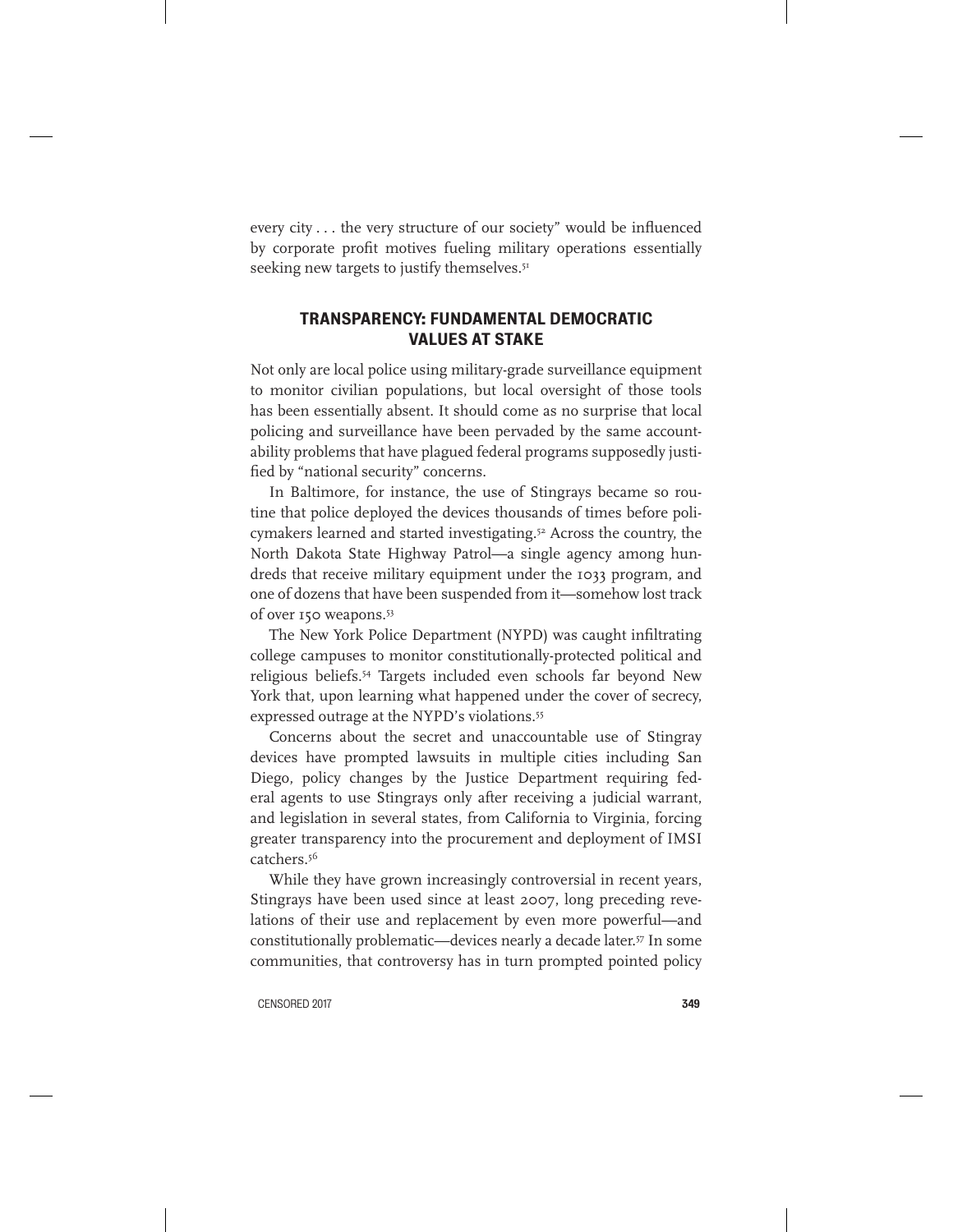debates, pitting residents and community advocates against police departments and police unions.<sup>58</sup>

Efforts at the state and local level to require greater transparency into the use of surveillance equipment by local and state law enforcement authorities represent some of the most encouraging signs in the movement to reclaim constitutional rights. For instance, the state of California adopted two laws in 2015 that require at least minimal transparency governing two particular kinds of surveillance equipment, while jurisdictions within the state are grappling with proposed measures that would require greater transparency not only for specific surveillance systems, but also any technology method used to monitor residents without their consent.59

Distributing military equipment, tactics, and training to domestic local law enforcement officers in itself represents the fulfillment of Eisenhower's vision of a military-industrial complex threatening democratic processes and constitutional rights. The metastasis of domestic surveillance appears even more problematic when considered in historical context.

#### A VICIOUS CYCLE: IMPUNITY FOR RECURRING CIA HUMAN RIGHTS ABUSES

In the US, the militarization of domestic policing began in the 1980s, responding to paramilitary narco-trafficking syndicates killing police officers and Drug Enforcement Administration (DEA) agents in Miami and Los Angeles.<sup>60</sup> Official government sources confirmedbut not until the late 1990s—that the organized crime sector, then importing cocaine into US port cities, was largely armed, trained, and equipped by the CIA.<sup>61</sup>

The history of the CIA and its involvement in running drugs and weapons to fuel the Agency's own rogue foreign policy may seem surprising, but it is well established and thoroughly documented: a CIA inspector general's report in 1998 substantially admitted the findings of renowned journalist Gary Webb, who revealed the agency's role in the crack cocaine epidemic at the cost of his own career, and helped set in motion the revelation of the Reagan administration's illegal Iran-Contra affair.62 After being let go from the San Jose-based *Mercury*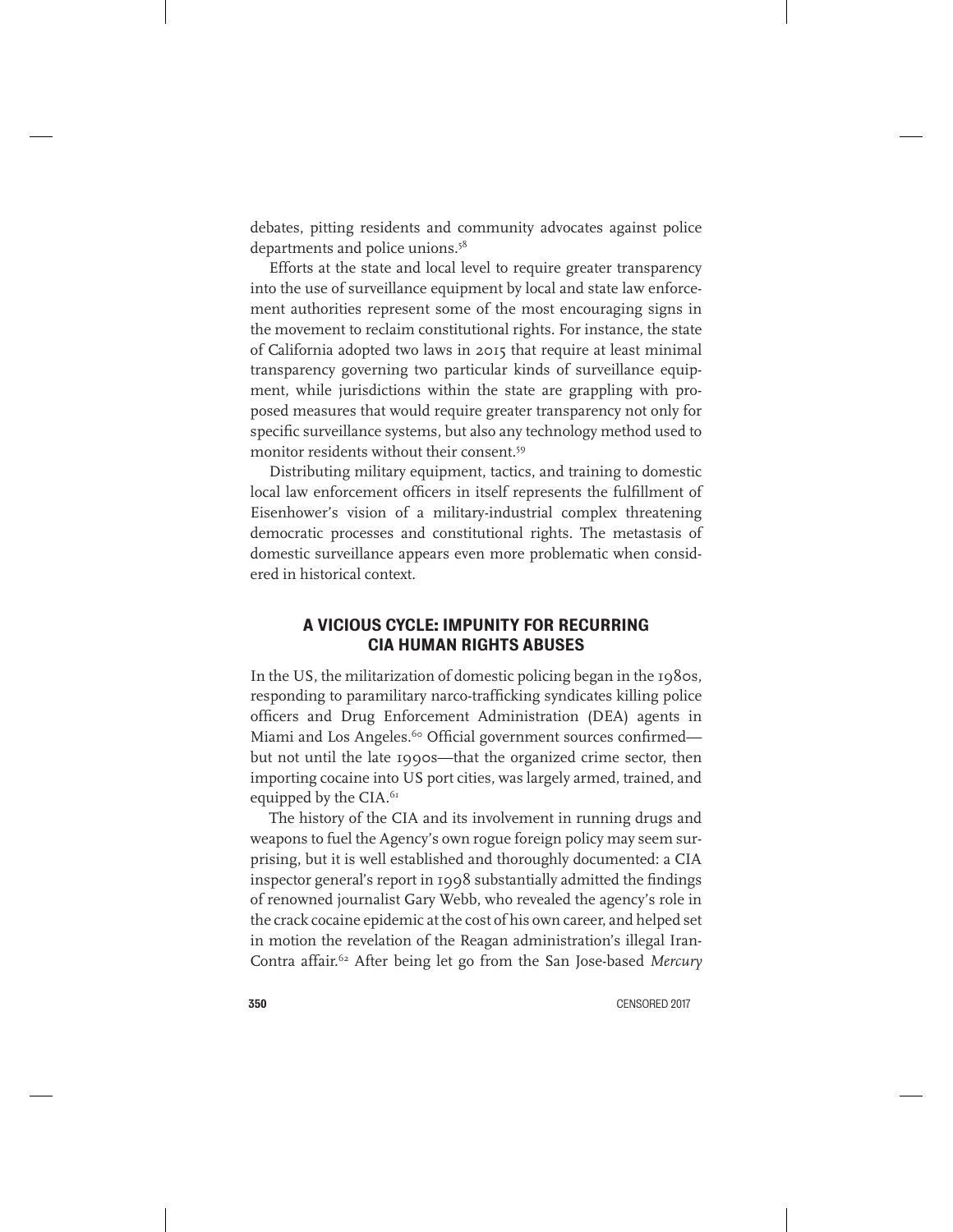*News* as a result of his reports, which the paper originally supported, Webb documented the entire story in his 1998 book, *Dark Alliance: The CIA, the Contras, and the Crack Cocaine Explosion*. Despite being vindicated in his reporting, Webb's career as a journalist was never resuscitated. Years later, police reported he died of a suicide, which entailed multiple self-inflicted gunshots to the head (an incident that some parties found mysterious).<sup>63</sup>

Beyond its pervasive secrecy, or its work in escalating violence, the impact of CIA international human rights abuses on destabilizing domestic communities has never been systematically explored.

The mere fact that the CIA pursues its own foreign policy should disturb any policymaker or military leader conscious of Eisenhower's legacy. The Agency's commercial interests enable its budget to stretch well beyond its \$15 billion federal budget allocation, but there is little transparency to allow the public oversight or opportunity to influence it.<sup>64</sup>

More recently, the CIA has pioneered a new era of human rights abuses by deploying armed drones to conduct extrajudicial assassinations, even of American citizens never accused of committing violence or subjected to a criminal trial.<sup>65</sup> Efforts by the Obama administration to ground drone strikes in some set of principles ultimately merely exposed how arbitrary the process remains.<sup>66</sup>

As in Vietnam, executive officials presumptively classify dead bodies discovered after strikes as those of insurgents, categorically ignoring civilian deaths while downplaying the incalculable strategic costs of deploying unmanned weapons.<sup>67</sup> And what harm to human life could come from CIA drones falling into the hands of our nation's enemies is anyone's guess.<sup>68</sup>

Some of the CIA's most prolific human rights abuses have come in the context of arbitrary detention, international human rights abuses such as torture, and digital espionage operations targeting Congress in order to hide evidence of the Agency's criminal trail.<sup>69</sup>

#### A CONTINUING COVER-UP: CIA AND MILITARY TORTURE MOCKING INTERNATIONAL LAW

Under President George W. Bush's administration, the CIA held detainees in secret sites scattered around the globe, hidden from both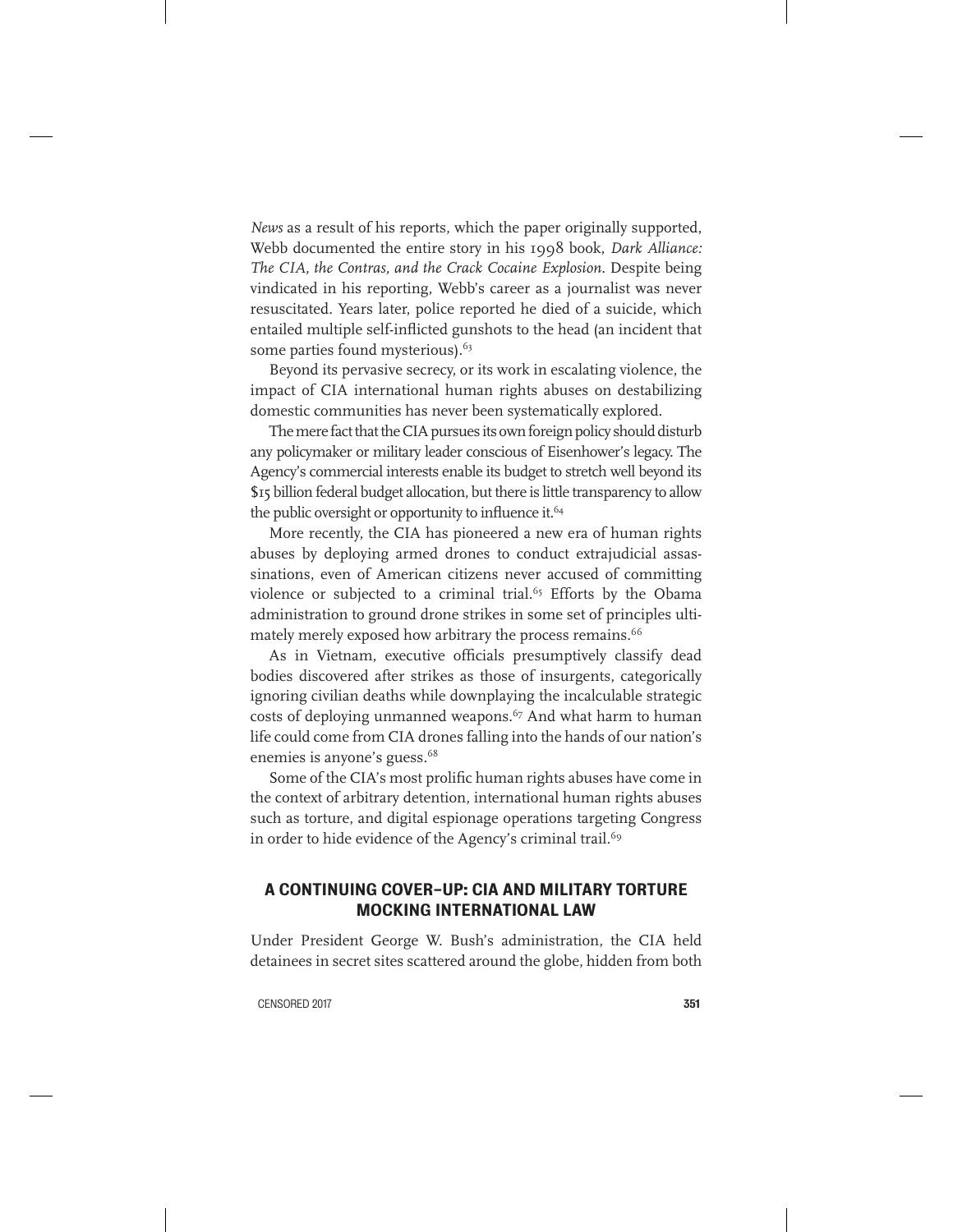Congress and the governments of the countries in which they were situated.<sup>70</sup> The military also continues to openly hold detainees on a US naval base in Cuba.

Interrogation techniques routinely conducted at those sites—such as waterboarding, sleep deprivation, forced "rehydration" using rectal enemas administered so brutally that observers have described the sessions as "rape," and even involuntary human experimentation violated well-established international laws.71

These are not laws in which the US has been historically disinterested. Indeed, our nation—and particularly President Eisenhower played a critical role in establishing the international human rights regime, by winning the Second World War at enormous cost and litigating the Nuremberg trials that followed its conclusion.<sup>72</sup>

CIA human rights violations committed through the Agency's detention program, however, were just the beginning.73 Well before torture became politically controversial, Agency personnel took active efforts to obstruct justice by destroying evidence, including videotapes of interrogations confirming accusations of illegally brutal treatment.74

Secrecy continues under the Obama administration to prevent transparency into further evidence. Administration officials sought and received authorization from Congress in 2011 to suppress evidence of torture in US military custody.75 According to the retired US Army major general who wrote a report on detainee treatment, the body of existing evidence that remains suppressed includes thousands of photos, as well as videos, depicting offenses including "torture, abuse, rape, and every indecency."76

Later attempts to suppress evidence of CIA crimes reached new heights. In 2014, after concluding an investigation that spanned several years and compiled thousands of pages of documents, the Senate Select Intelligence Committee wrote a scathing report on CIA torture.77 Committee chair Dianne Feinstein (D-California) fought for years to make even a portion of the report public, and was ultimately forced to publicly decry on the Senate floor an erosion of the separation of powers rising to the level of what the press described as "a constitutional crisis."78

After the Senate Select Intelligence Committee demonstrated its

352 CENSORED 2017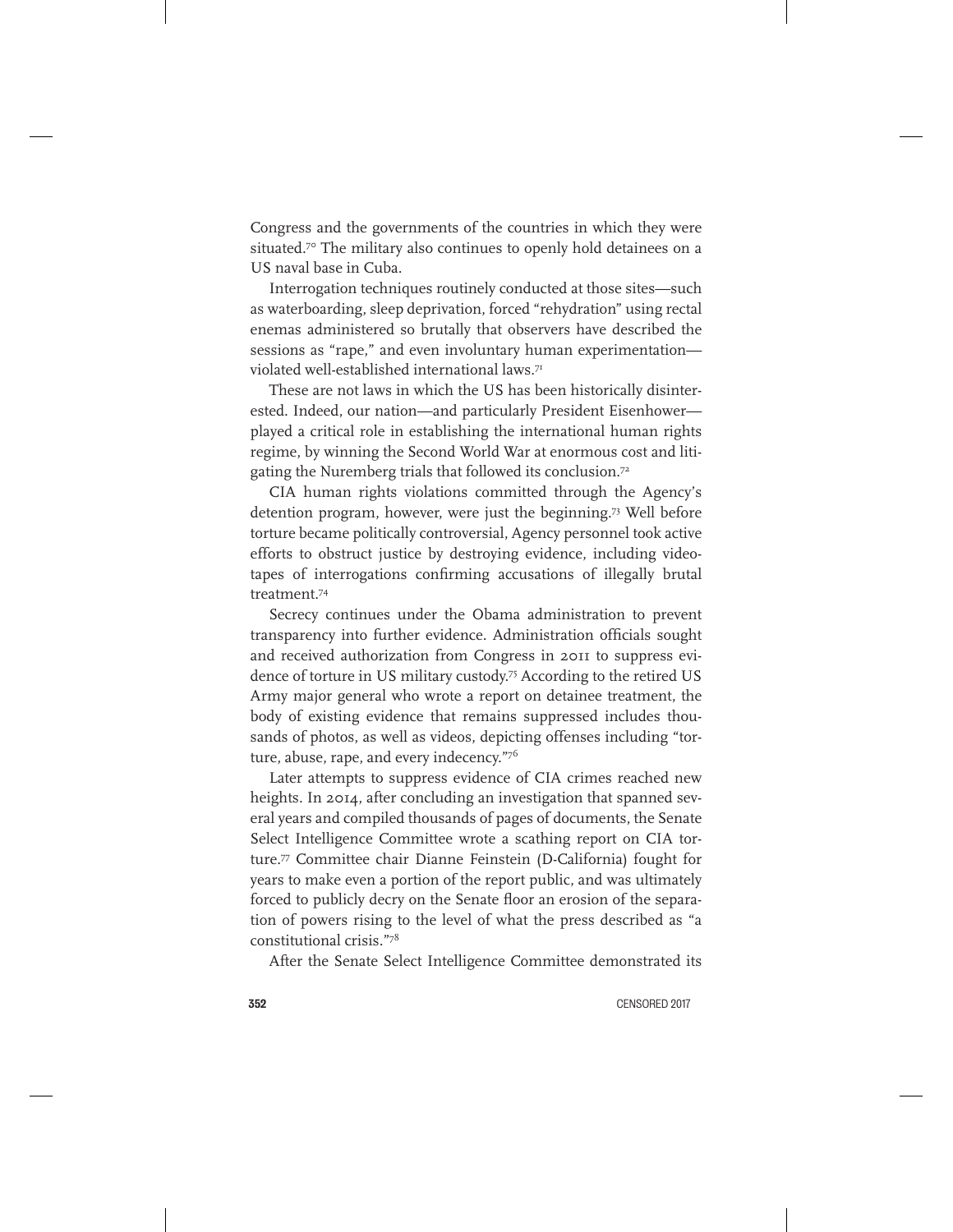independence, resisting pressure from the Obama administration to suppress the Senate's investigation into CIA torture, CIA personnel hacked into congressional computers to steal vital documents.<sup>79</sup> Agency personnel also spied on and even filed false charges against the committee's investigative staff.<sup>80</sup>

An internal CIA accountability board later excused the CIA hack as a "miscommunication," just a week after the inspector general who revealed the hack—contradicting the CIA director's false claims denying it had happened—declared plans to leave the Agency.<sup>81</sup> Less than two years later, his successors claimed to have "mistakenly" destroyed their office's only copy of the Senate's report.<sup>82</sup>

Even the portion of the Senate report released in 2014 is no longer officially available.<sup>83</sup> It was largely based on an internal CIA document memorializing a review by former CIA Director Leon Panetta that has never been released to the public, which former Sen. Mark Udall (D-Utah) felt compelled to focus on in his final speech on the Senate floor.<sup>84</sup>

#### "DEMOCRATIC PROCESSES": MILITARIZATION UNDERMINING DEMOCRACY

The CIA's serial assaults on transparency make a mockery of democratic transparency, public oversight of covert operations, and international human rights principles.<sup>85</sup> They reflect—as clearly as police militarization or the recurrence of torture itself—the prescience of Ike's warnings that secrecy, national defense, and industry would combine to form a noxious mix inimical to democracy.

When an executive intelligence agency conducts offensive data exfiltration missions targeting the US Senate specifically in order to hide evidence of human rights abuses by their own agency, there is a grave problem. Perhaps the only thing more astounding than the CIA's audacity is the failure of the political establishment and mainstream media to recognize it in the terms that Eisenhower gave us sixty-five years ago.

In that context, President Obama's willingness to "look forward, not backward" appears like a stratagem to evade the political inconvenience of his administration's responsibility under international law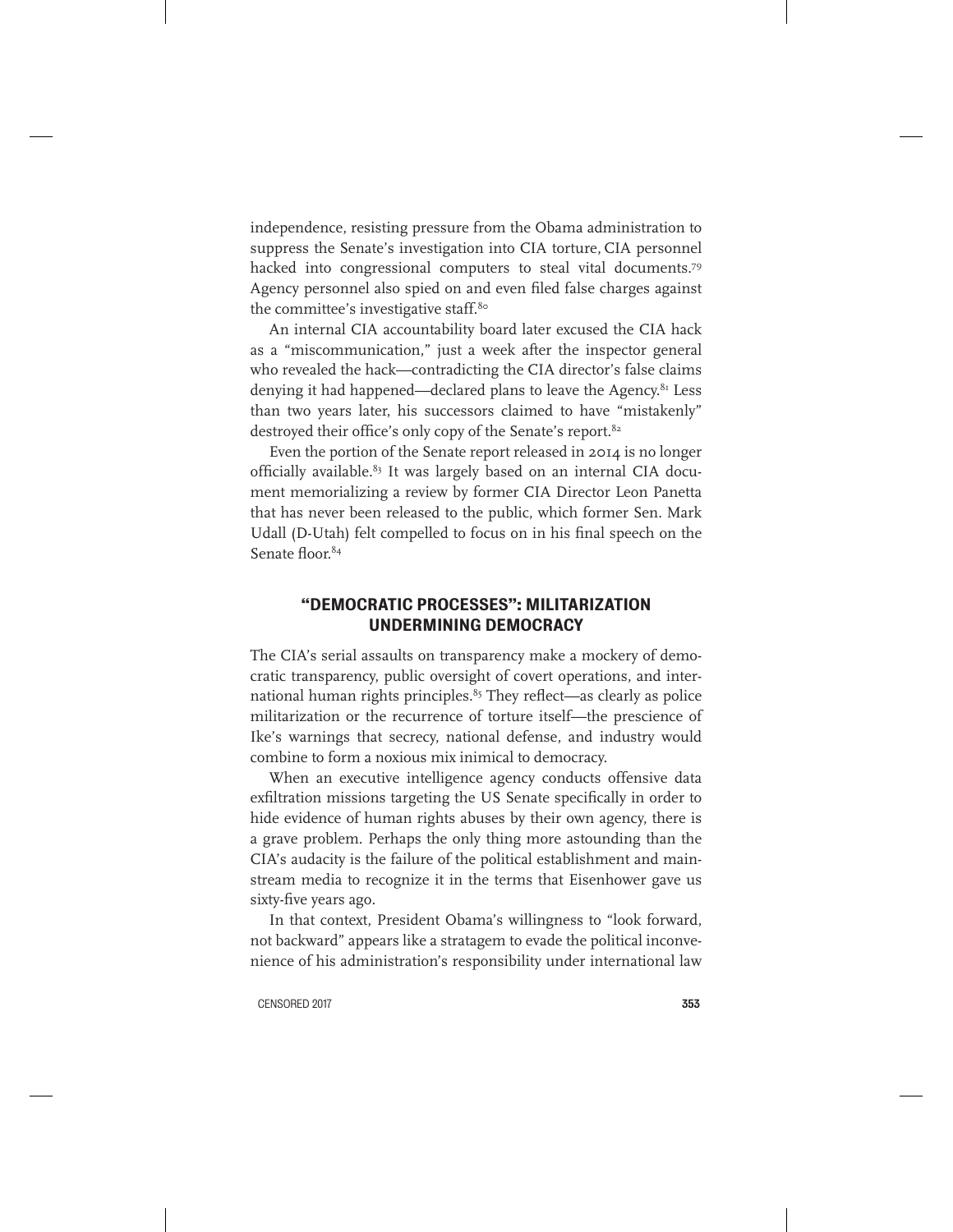to "promptly and impartially prosecute senior military and civilian officials responsible for authorizing . . . acts of torture."86

Torture under the Bush administration violated international law, as does the Obama administration's failure to pursue accountability.87 The decision to not criminally prosecute any state officials responsible for torture ultimately represents what I have described elsewhere as "an illegal capitulation to illegitimate political interests carrying profound consequences for human rights and freedom both in the US and around the world."88

Through another lens, impunity for CIA and military torture like the torture itself and the continuing lack of transparency into its scope and resounding effects—reflects the subversion of democratic processes by the military-industrial complex that Eisenhower felt compelled to create and grew to fear.

#### "LIBERTIES": MILITARIZATION UNDERMINING WE THE PEOPLE

Looking forward, the military-industrial complex threatens constitutional rights, and the American people, even more directly at the local level. Police militarization that may seem offensive in the abstract appears even more constitutionally subversive when it is observed suppressing dissent.

As illustrated during the uprisings in Ferguson, Missouri, and Baltimore, Maryland, military weapons, training, and surveillance tools in the hands of police have been turned increasingly towards suppressing First Amendment rights guaranteed under the speech, association, assembly, and petition clauses.<sup>89</sup>

When the Occupy movement spread across dozens of US cities in Fall 2011, the FBI coordinated a campaign to violently suppress it.<sup>90</sup> The police departments of dozens of major cities participated, all of which used their intelligence and interagency powers justified on national security grounds to instead suppress constitutionally protected domestic dissent.<sup>91</sup>

Local police suppression of dissent continues unabated. A *Truth and Power* mini-documentary explores the use of IMSI-catchers specifically targeting the Black Lives Matter movement, which was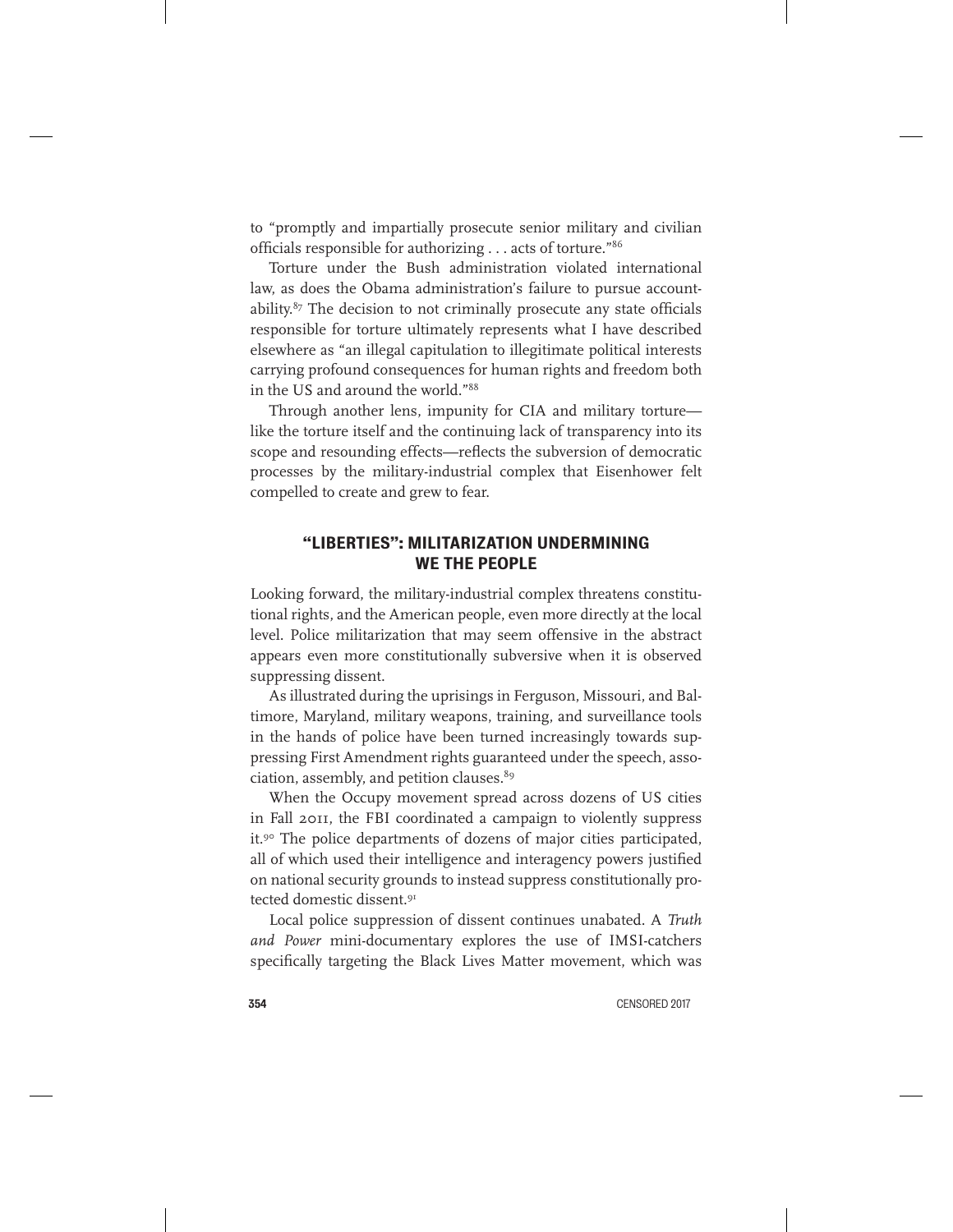simultaneously targeted by a range of other intelligence methods by multiple agencies.92

Militarized policing tactics extend beyond surveillance during periods of civil unrest. For example, the Chicago Police Department was caught housing incommunicado detainees in a domestic "black site," Homan Square, at which thousands were routinely beaten, denied access to counsel, and pressured into signing false confessions.93

Chicago police effectively denied the Fifth Amendment right against self-incrimination to residents merely suspected of a crime. In that respect, Homan Square resembles other detention centers run by the CIA, or the lawless and counterproductive US military detention facility at Guantánamo Bay in Cuba.94

The abuses at Homan Square reflect the domestic impacts of both police militarization and suppression of dissent. Not only were military and CIA violations replicated at the local level, but Homan Square was ironically used to detain and interrogate protesters taking action to challenge US militarism.95

Despite being illegal, torture by local police modeled on military practices is hardly unprecedented. In the very same city, a senior police commander was sentenced to prison for lying about a South Side torture ring that for decades sent innocent African American men to prison by the hundreds using torture techniques that were learned in Vietnam.96

When Eisenhower warned the American people of the threat presented by a military-industrial complex, he was not likely thinking that law-abiding Americans would be subjected to torture techniques learned by police officers when deployed to fight wars on foreign shores.

It is one thing to relentlessly abuse vulnerable communities' rights for decades, and even centuries.<sup>97</sup> It is another thing to arm and train local police with military weapons and tactics. To then deploy militarized police to suppress demonstrations by communities that have long been victimized compounds an ugly legacy of violence with continuing violations of constitutional rights guaranteed to all Americans.

The circularity—rogue CIA operations importing drugs and sparking a gang war, domestic police deploying military weapons and tactics in response, low-income communities enduring murders with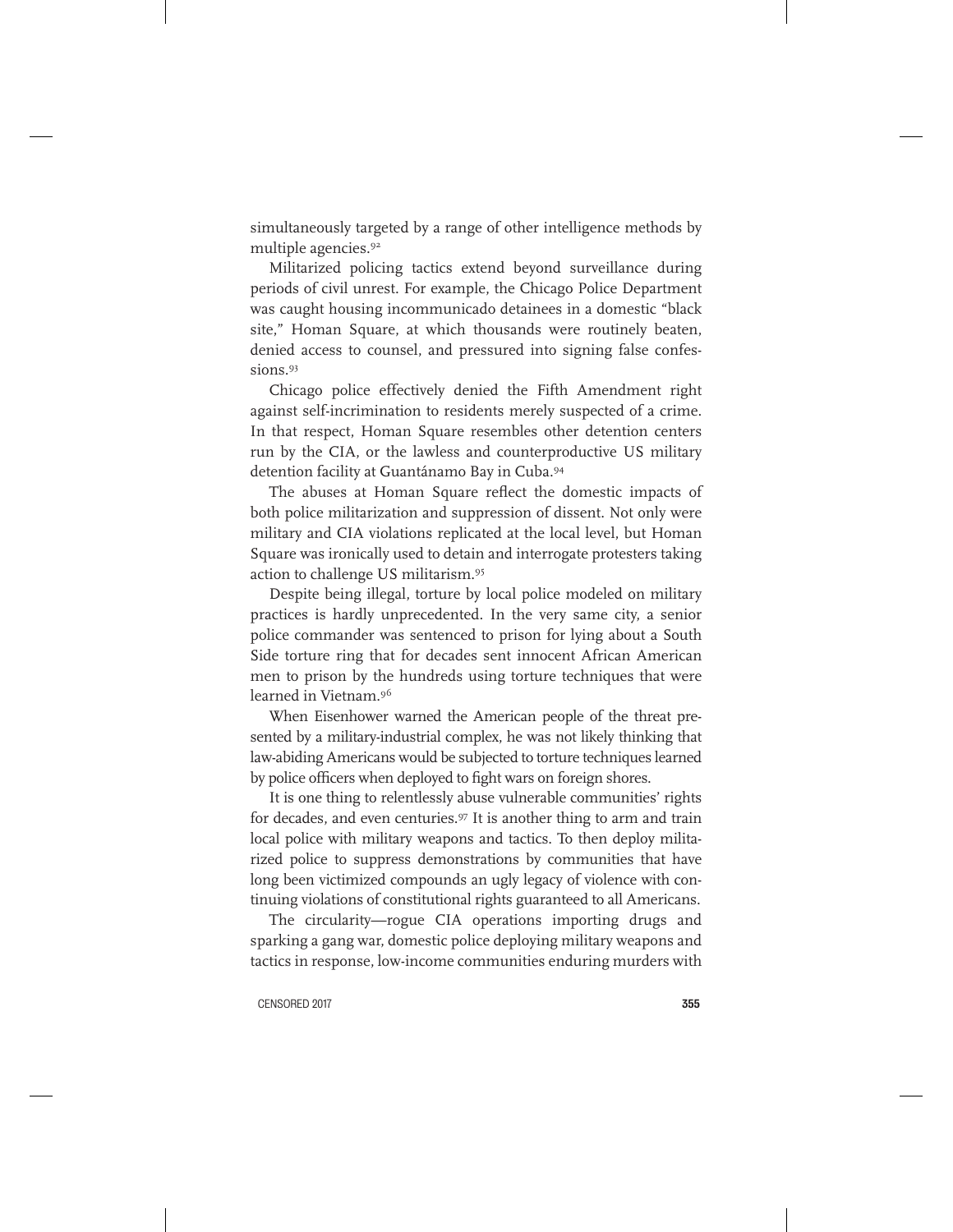impunity for decades, activists in those communities mobilizing to seek redress for their grievances, and then police responding to their mobilizations with the armed force originally justified by the crisis sparked by the CIA thirty years earlier—offers yet another disturbing reflection of Ike's warnings.98

#### WHAT TO EXPECT: THE SCHEDULED EXPIRATION IN 2017 OF FISA, SECTION 702

Congress should not be in the business of approving government programs it does not understand. Yet in the surveillance arena, that has become the institution's habit.99

Responding to a perceived national security crisis, the Bush administration in secret created a surveillance apparatus in 2001 that remained secret from the American people for several years. The first revelations of the domestic dragnet in 2005 followed an internal struggle within the Bush administration so severe that it nearly led to a mass resignation of the Justice Department's senior leadership.<sup>100</sup>

Yet, three years later, intimidated by the agencies and fear-mongering, Congress changed the law to let the agencies loose from the statutory limits imposed after the Church and Pike Committee investigations thirty years before.<sup>101</sup>

When Congress amended the Foreign Intelligence Surveillance Act (FISA) in 2008, the public did not know how the NSA would use its new powers.<sup>102</sup> It took five years for a whistleblower to reveal how FISA powers have been contorted to pervasively spy on the Internet, using back door searches to effectively target Americans while remaining hidden from public legislative and judicial oversight.<sup>103</sup>

After Edward Snowden revealed the NSA dragnet in 2013, Congress set preliminary limits on domestic telephone surveillance in the USA Freedom Act, while leaving the Internet unprotected. But the key statute enabling Internet spying—FISA—is set to expire in 2017.104

As the statutory basis for the PRISM program and upstream collection, FISA must be the subject of further hearings to explore its full scope and impact on the Internet, the constitutional rights of Americans, and freedom of expression around the world.<sup>105</sup>

At a hearing in Spring 2016 in the Senate Select Judiciary Com-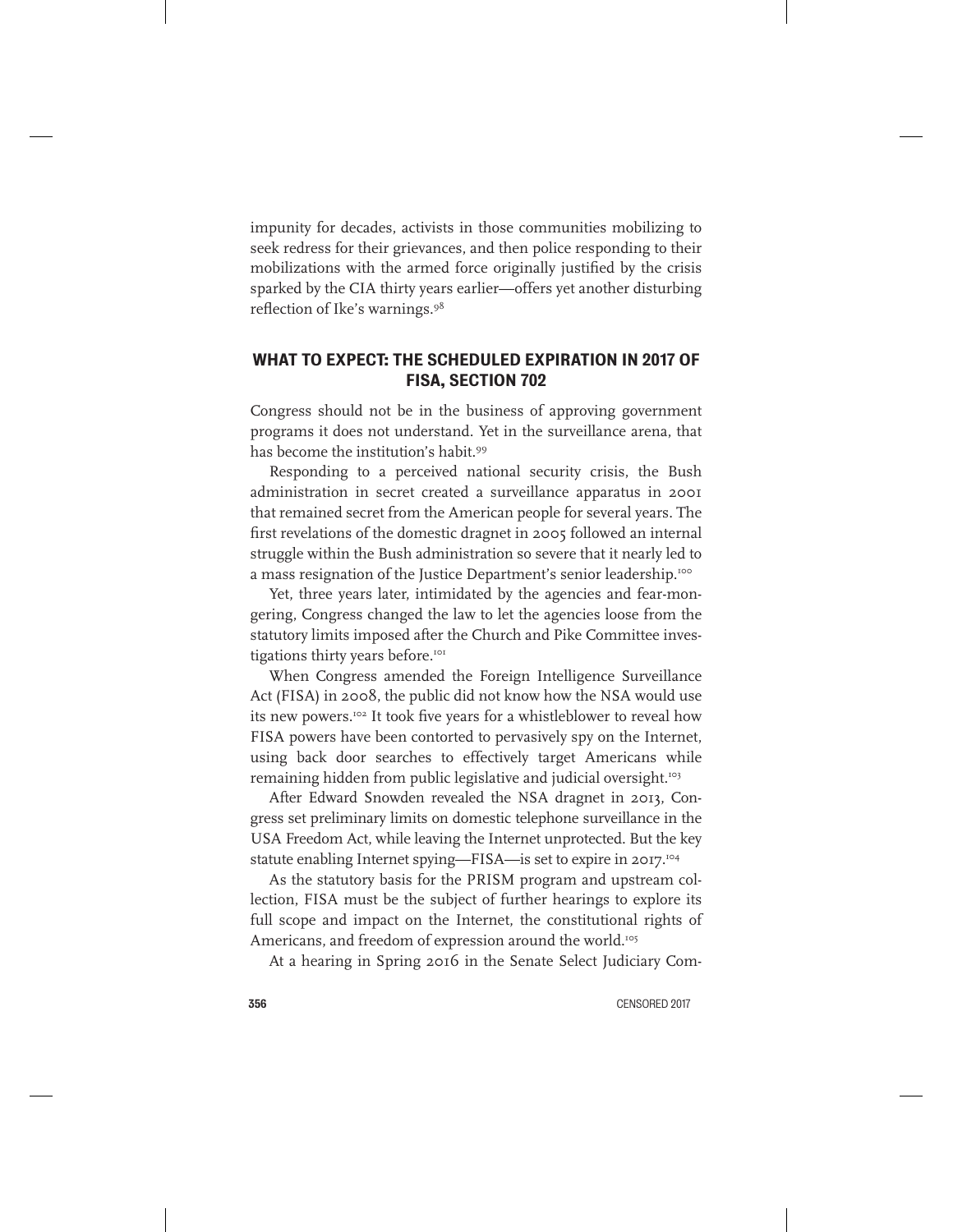mittee, senators explored some basic questions also posed by members of the House, to which no one has yet given an answer.<sup>106</sup> For instance, how many Americans have been subjected to Internet monitoring through programs authorized under FISA? The first senator to pose this question, Ron Wyden (D-Oregon), did so over three years ago and is still waiting for an accurate response.<sup>107</sup>

At a minimum, Congress should insist upon learning how many Americans have been monitored by the NSA. Government officials have had years to produce an answer to that question. But that's just one among many questions that should be answered before Congress can legitimately extend or reauthorize the expiring FISA provisions.

How many times—and in which particular cases—has NSA data been used to circumvent the evidentiary rules of the criminal justice system?<sup>108</sup> How many times has the FBI used NSA databases to find records about US persons?<sup>109</sup> How many times has the Internet dragnet enabled surveillance of peaceful groups and individuals pursuing constitutionally protected political goals, or the former lovers of NSA personnel or government contractors?<sup>110</sup>

We know that Internet spying has already imposed chilling effects on Americans.111 How many have silenced themselves, and what harm has our democracy suffered as a result?

Congress should also insist on releasing all legal opinions and executive legal analyses about the Section 702 programs, as well as declassifying all relevant documents sent to Congress when FISA was passed and reauthorized in 2008 and 2012.<sup>112</sup>

If the capacity to generate answers does not currently exist, members of Congress should defend their own prerogatives—if not the rights of their constituents and Internet users around the world by insisting on substantial reform enabling constitutional limits and meaningful congressional and judicial oversight of any programs used to monitor Internet use, traffic, communication, or data.

With the absence of such reform, the law should be allowed to expire as scheduled. Its expiration should force an end to numerous domestic surveillance activities, including PRISM and the upstream collection process.

It would be a mistake to think the process complete once congressional authorization has been allowed to expire. Given longstanding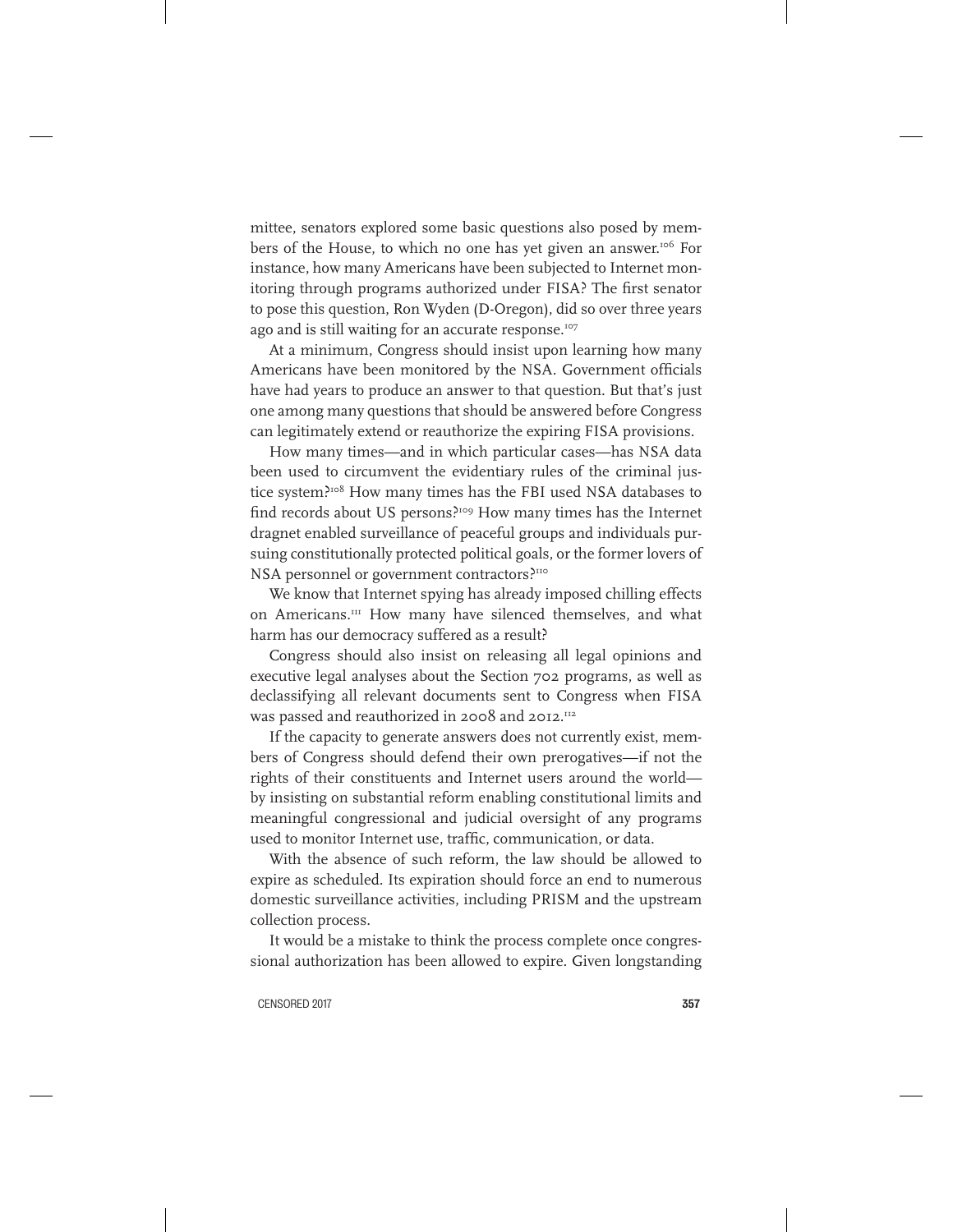secret interpretations of the USA PATRIOT Act's authorities, or the secret creation of the mass surveillance program in the first instance, or the widespread violations that Congress discovered the last time it actively investigated domestic intelligence efforts, oversight committees should confirm that mass surveillance programs end after the expiration of their legal basis.<sup>113</sup>

We have a great deal to learn from President Eisenhower. Ike told us to "take nothing for granted," while warning the people of the United States not to let our guardians turn their sights on us.

We would do well to remember Ike's words, particularly as policymakers consider whether to reauthorize programs that realize his fears. Connecting seemingly disconnected surveillance and policing issues can help policymakers–from the local level to their counterparts in Congress–better see their decisions through the eyes of the former president and war hero who helped create the military-industrial complex and feared that it would come to threaten our Constitution and democracy in America.

*Special thanks to Brandy Miceli, Project Censored intern and a senior in Print and Online*  Journalism at San Francisco State University. Miceli is the managing editor for the Xpress Magazine*, a student-run publication at the university, and president of the Project Censored chapter at SFSU. For this chapter, Miceli provided additional editing, citation assistance, and formatting.*

#### Notes

SHAHID BUTTAR is a constitutional lawyer focused on the intersection of community organizing and policy reform as a lever to shift legal norms. He led the Bill of Rights Defense Committee from 2009 to 2015 and crafted the organization's platform for advancing transpartisan resistance to domestic surveillance and executive secrecy. Since graduating from Stanford Law School in 2003, he has worked on issues ranging from campaign finance reform and marriage equality for same-sex couples to foreign policy and police accountability. Shahid contributed to this book in his personal capacity. The opinions expressed in this article are his own and do not necessarily reflect the views of his employer, the Electronic Frontier Foundation.

<sup>1</sup> Shahid Buttar, "Ike Had a Dream, and It Unfortunately Came True," Electronic Frontier Foundation, January 17, 2016, https://www.eff.org/deeplinks/2016/01/ike-had-dream-and-it-unfortunately-cametrue.

<sup>2</sup> Dwight D. Eisenhower, "Farewell Radio and Television Address to the American People," speech, Washington, DC, January 17, 1961, transcript, "Military-Industrial Complex Speech,"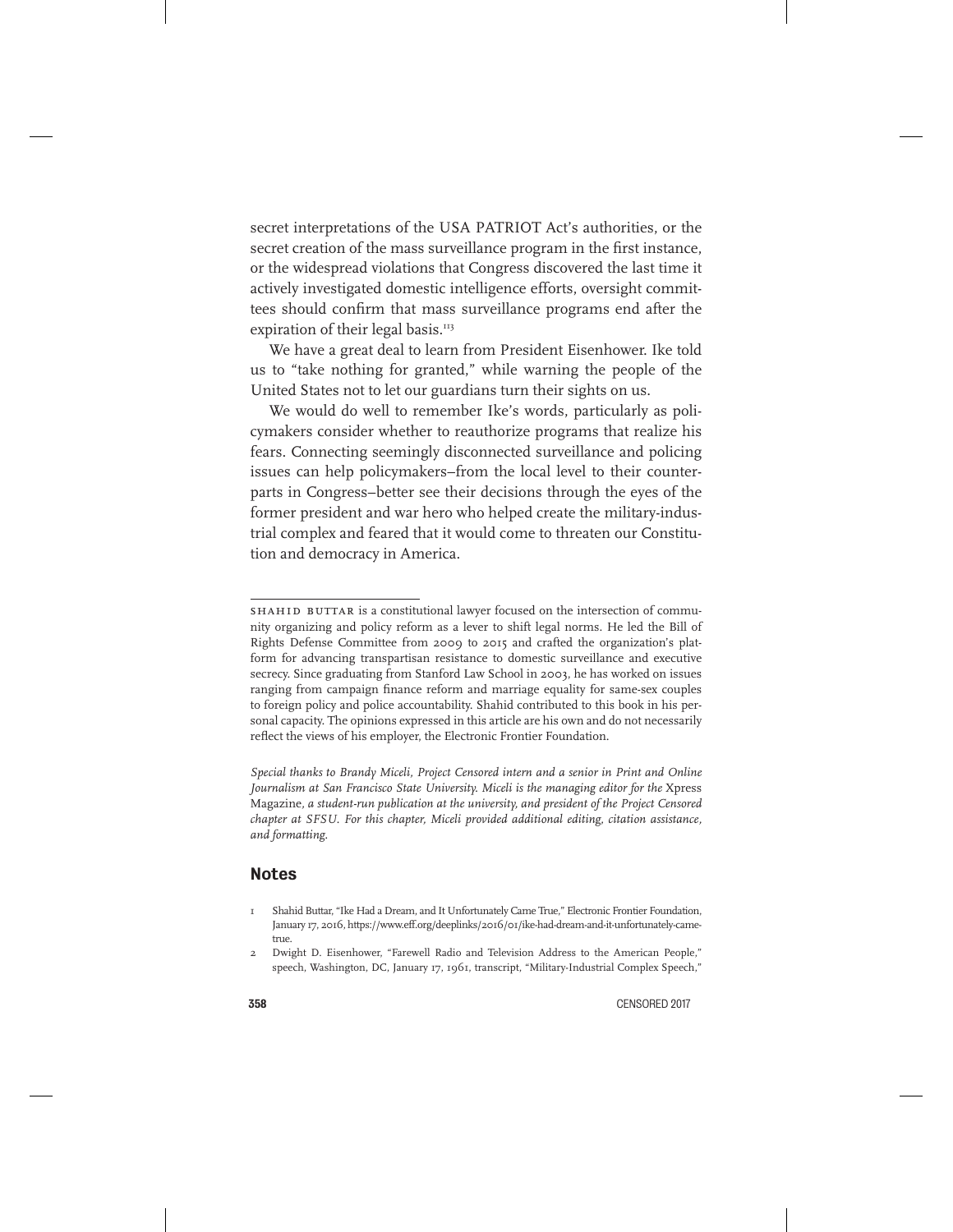*Public Papers of the Presidents of the United States, Dwight D. Eisenhower, 1960–1961* (Washington, DC: Government Printing Office, 1999), 1035–40, http://www.presidency.ucsb.edu/ ws/index.php?pid=12086&st=&st1=.

- 3 "Eisenhower Warns Us of the Military Industrial Complex," YouTube video, posted by "The 9/11 Truth Movement," filmed January 17, 1961, posted August 4, 2006, https://www.youtube. com/watch?v=8y06NSBBRtY.
- 4 The Snowden Files, *Guardian*, no date, http://www.theguardian.com/world/series/thesnowden-files; Shahid Buttar, "Dragnet NSA Spying Survives: 2015 in Review," Electronic Frontier Foundation*,* December 25, 2015, https://www.eff.org/deeplinks/2015/12/dragnetnsa-spying-survives-2015-review.
- 5 Tim Cushing, "Rep. Rush Holt Bill to Repeal PATRIOT and FISA Amendments Acts Now Live, Ambitious," *Techdirt* blog, July 26, 2013, https://www.techdirt.com/articles/20130725/17500723952/ rep-rush-holt-bill-to-repeal-patriot-fisa-amendments-acts-now-live-ambitious.shtml; Jessica Schulberg, "Rand Paul Ends Daylong NSA 'Filibuster,'" *Huffington Post*, May 20, 2015, http://www.huffingtonpost. com/2015/05/20/rand-paul-nsa-filibuster\_n\_7347722.html.
- 6 Dan Eggen and Paul Kane, "Gonzales Hospital Episode Detailed," *Washington Post*, May 16, 2007, http://www.washingtonpost.com/wp-dyn/content/article/2007/05/15/ AR2007051500864.html.
- 7 Shahid Buttar, "Dragnet NSA Spying Survives: 2015 in Review," Electronic Frontier Foundation, December 25, 2015, https://www.eff.org/deeplinks/2015/12/dragnet-nsa-spyingsurvives-2015-review; "NSA Spying on Americans," Electronic Frontier Foundation, no date, https://www.eff.org/nsa-spying; Mike Masnick, "How Defenders of NSA Dragnet Surveillance are Stretching a 1979 Ruling to Pretend It's Constitutional," *Techdirt*, July 12, 2013, https:// www.techdirt.com/articles/20130625/10084623612/how-defenders-nsa-dragnet-surveillanceare-stretching-1979-ruling-to-pretend-its-constitutional.shtml.
- 8 "COINTELPRO," Wikipedia, last modified May 28, 2016, https://en.wikipedia.org/wiki/ COINTELPRO; Chip Berlet, "The Hunt for Red Menace: How Government Intelligence Agencies & Private Right-Wing Groups Target Dissidents & Leftists as Subversive Terrorists & Outlaws," *Political Research Associates*, 1994, http://www.politicalresearch.org/wp-content/ uploads/downloads/2013/02/huntred-1994.pdf; Karen Eng, "Green is the New Red: Will Potter on the Problem of Treating Environmentalists Like Terrorists," *TED Blog*, January 31, 2014, http://blog.ted.com/will-potter-on-of-treating-environmentalists-like-terrorists/.
- "NSA Spying on Americans."
- 10 Mark Rumold, "Wikimedia v. NSA: Another Court Blinds Itself to Mass NSA Surveillance," Electronic Frontier Foundation, October 29, 2015, https://www.eff.org/deeplinks/2015/10/ wikimedia-v-nsa-another-court-blinds-itself-mass-nsa-surveillance.
- 11 Dan Eggen and Dafna Linzer, "Judge Rules Against Wiretaps," *Washington Post*, August 18, 2006, http://www.washingtonpost.com/wp-dyn/content/article/2006/08/17/ AR2006081700650.html; Andrew P. Napolitano, "'Almost Orwellian'—Why Judge Leon is Right about Massive NSA Spying Program," *Fox News*, December 19, 2013, http://www. foxnews.com/opinion/2013/12/19/almost-orwellian-why-judge-leon-is-right-about-massivensa-spying-program.html.
- 12 Cindy Cohn and Trevor Timm, "Supreme Court Dismisses Challenge to FISA Amendments Act; EFF's Lawsuit over NSA Warrantless Wiretapping Remains," Electronic Frontier Foundation*,* February 27, 2013, https://www.eff.org/deeplinks/2013/02/supreme-court-dismisseschallenge-fisa-warrantless-wiretapping-law-effs-lawsuit; "Ruling Shields Surveillance Program from Judicial Review," American Civil Liberties Union press release, February 26, 2013, https://www.aclu.org/news/supreme-court-dismisses-aclus-challenge-nsa-warrantless-wiretapping-law.
- 13 Shahid Buttar, "Clapper v Amnesty: Courts and Congress v Our Constitution," *Before It's News*, March 7, 2013, http://beforeitsnews.com/libertarian/2013/03/clapper-v-amnesty-courtsand-congress-v-our-constitution-2490804.html; Nick Turse, "Was My Lai Just One of Many Massacres in Vietnam War?" *BBC News*, August 28, 2013, http://www.bbc.com/news/worldasia-23427726; Pat Paterson, "The Truth about Tonkin," *Naval History Magazine* 22, no. 1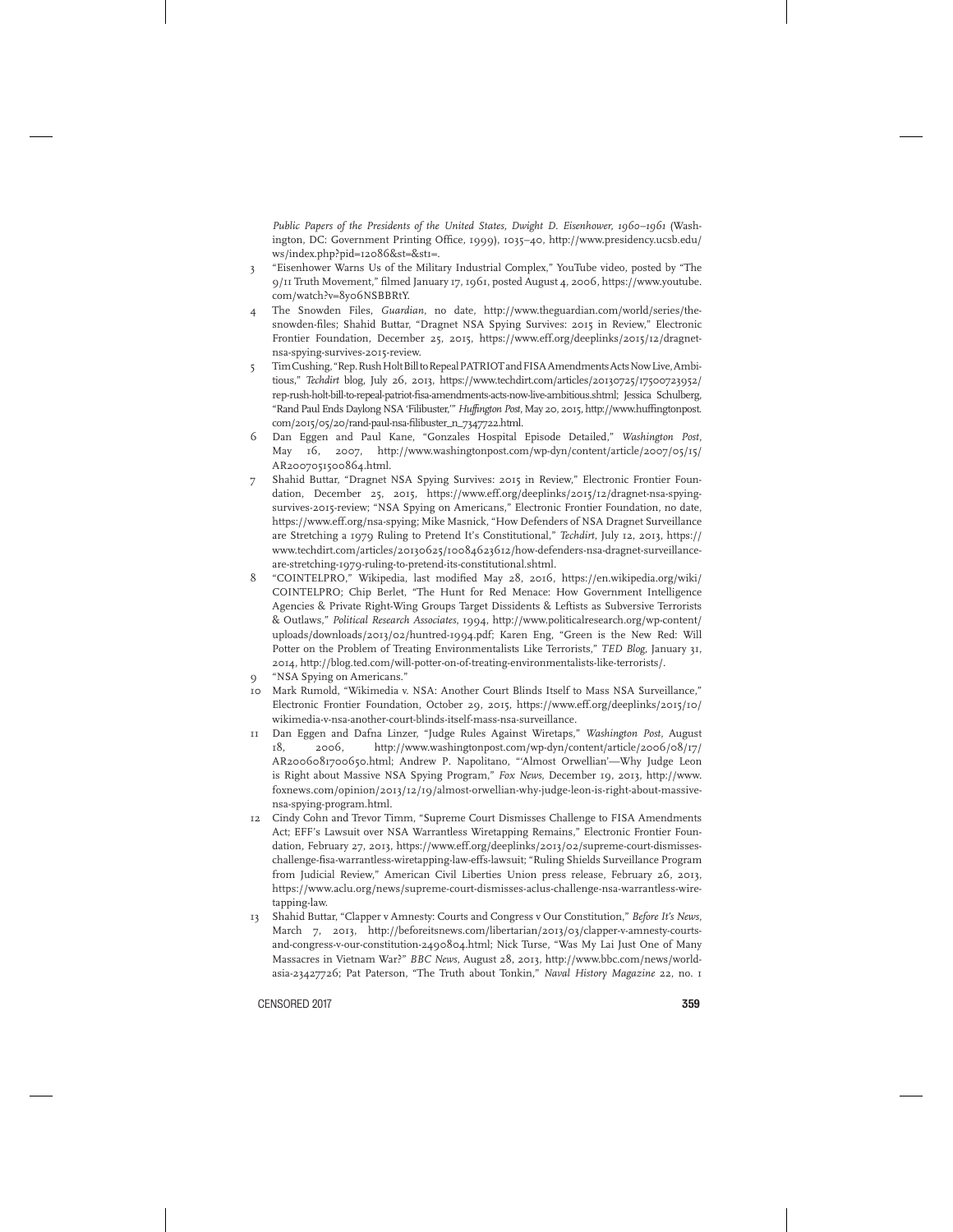(February 2008), http://www.usni.org/magazines/navalhistory/2008-02/truth-about-tonkin; Ira Glass, "383: Origin Story, Act Two, The Secret Life of Secrets," *This American Life*, audio podcast, June 19, 2009, http://www.thisamericanlife.org/radio-archives/episode/383/originstory?act=2; Mike Masnick, "Court Tells US Gov't That 'State Secrets' Isn't a Magic Wand They Can Wave to Make Embarrassing Cases Go Away," *Techdirt*, November 3, 2014, https://www. techdirt.com/articles/20141031/15383329006/court-tells-us-govt-that-state-secrets-isnt-magicwand-they-can-wave-to-make-embarrassing-cases-go-away.shtml.

- 14 Alexander Hamilton, "The Federalist Papers, No. 78: The Judiciary Department," *Independent Journal*, June 14, 1788, available via Constitution Society, last updated June 2, 2016, http:// www.constitution.org/fed/federa78.htm.
- 15 Shahid Buttar, "The State of the Union, Ignoring the Elephant in the Room," Electronic Frontier Foundation*,* January 13, 2016, https://www.eff.org/deeplinks/2016/01/state-unionignoring-elephant-room.
- 16 Rainey Reitman, "The New USA Freedom Act: A Step in the Right Direction, but More Must be Done," Electronic Frontier Foundation, April 30, 2015, https://www.eff.org/deeplinks/2015/04/ new-usa-freedom-act-step-right-direction-more-must-be-done; Mark Jaycox, "EFF Disappointed as CISA Passes Senate," Electronic Frontier Foundation*,* October 27, 2015, https://www.eff.org/ deeplinks/2015/10/eff-disappointed-cisa-passes-senate.
- 17 Mark Jaycox, "Note to Congress: The NSA Seizes More Than Just Your Conversations with Israeli Leaders," Electronic Frontier Foundation*,* January 7, 2016, https://www.eff.org/ deeplinks/2016/01/note-congress-nsa-seizes-more-just-your-conversations-israeli-leaders; Andrea Peterson, "LOVEINT: When NSA Officers Use Their Spying Power on Love Interests," *Washington Post*, August 24, 2013, https://www.washingtonpost.com/blogs/the-switch/ wp/2013/08/24/loveint-when-nsa-officers-use-their-spying-power-on-love-interests.
- 18 United States Senate, Select Committee to Study Governmental Operations with Respect to Intelligence Activities*, Supplementary Detailed Staff Reports on Intelligence Activities and the Rights of Americans, Book III, Final Report of the Select Committee to Study Governmental Operations with Respect to Intelligence Activities, United States Senate*, Report No. 94-755, 94th Congress, 2nd session, April 23, 1976 (Washington, DC: Government Printing Office, 1976), http://www.intelligence.senate.gov/sites/default/files/94755\_III.pdf.
- 19 Dia Kayyali, "FBI's 'Suicide Letter' to Dr. Martin Luther King, Jr., and the Dangers of Unchecked Surveillance," Electronic Frontier Foundation*,* November 12, 2014, https:// www.eff.org/deeplinks/2014/11/fbis-suicide-letter-dr-martin-luther-king-jr-and-dangersunchecked-surveillance.
- 20 Darryl Cherney, interview by Amy Goodman, "Judi Bari Revisited: New Film Exposes FBI Coverup of 1990 Car Bombing of California Environmentalist," *Democracy Now!*, March 27, 2012, transcript, http://www.democracynow.org/2012/3/27/judi\_bari\_revisited\_new\_film\_exposes; Ed Pilkington, "Animal Rights 'Terrorists'? Legality of Industry-Friendly Law to be Challenged," *Guardian*, February 19, 2015, http://www.theguardian.com/us-news/2015/feb/19/ animal-rights-activists-challenge-federal-terrorism-charges; Kris Hermes, "The NATO 5: Manufactured Crimes Used to Paint Political Dissidents as Terrorists," *Huffington Post*, January 25, 2013, http://www.huffingtonpost.com/kris-hermes/the-nato-5-terrorism-charges\_b\_2552554. html.
- 21 Leonard Levitt, "A Black Eye for Democracy," *NYPD Confidential*, March 11, 2013, http:// nypdconfidential.com/columns/2013/130311.html#top.
- Lamont v. Postmaster General, No. 491, United States Supreme Court, 381 U.S. 301, May 24, 1965, http://caselaw.findlaw.com/us-supreme-court/381/301.html.
- 23 "Judge Enters Partial Verdict in Earth First! Lawsuit Victory," Judi Bari Website, August 26, 2002, http://www.judibari.org/partialverdict.html.
- 24 "History of the Food Not Bombs Movement," Long Island Food Not Bombs, no date, http:// www.lifnb.com/about/history\_of\_the\_food\_not\_bombs\_movement; Keith McHenry, "History of FBI Infiltrating Food Not Bombs to Entrap Volunteers as 'Terrorists,'" *Food Not Bombs* blog, May 21, 2012, http://blog.foodnotbombs.net/history-of-fbi-infiltrating-food-not-bombs-toentrap-volunteers-as-terrorists/; Andrew Stepanian, Paul Hetznecker, and Will Potter, inter-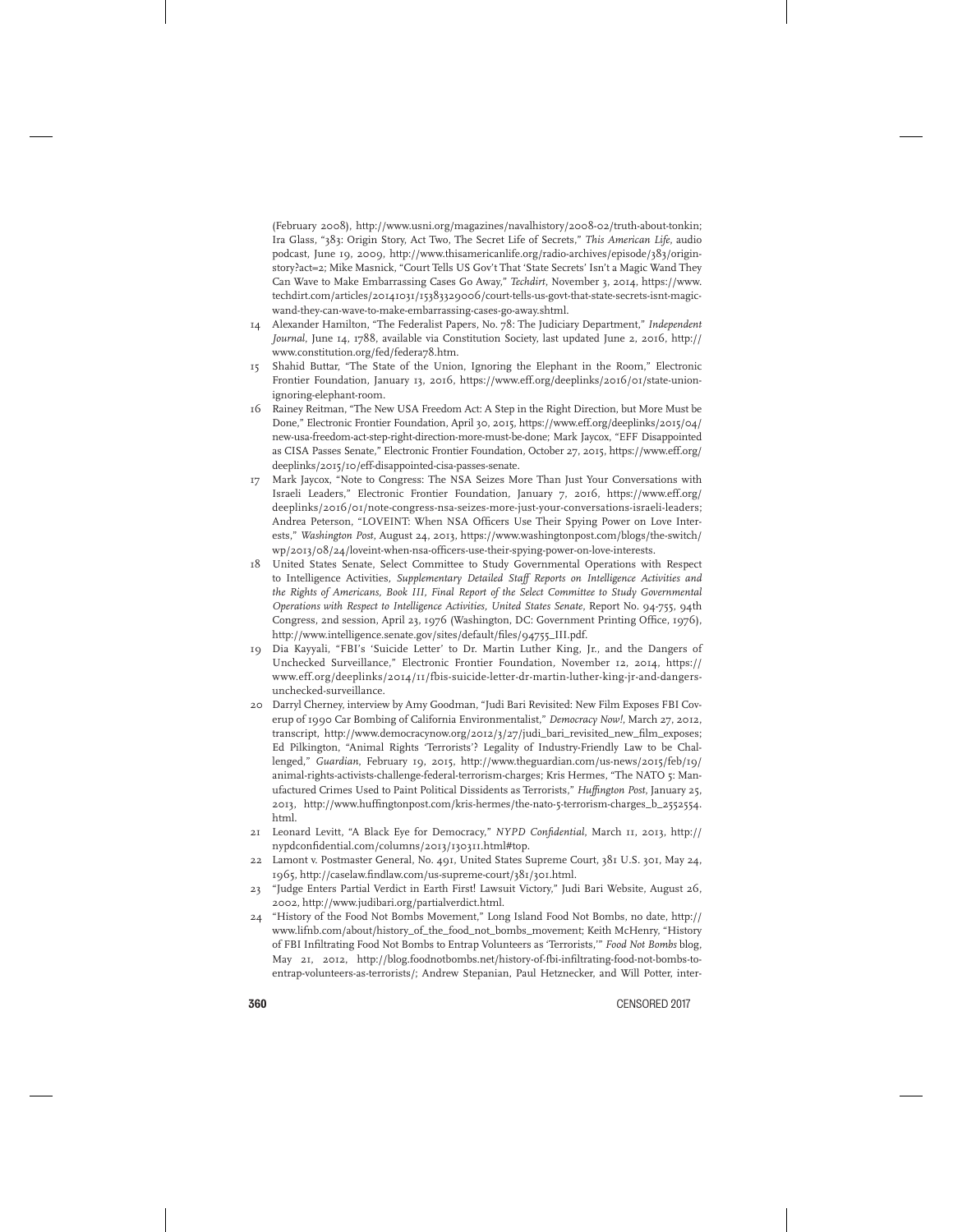view by Amy Goodman, "EXCLUSIVE: Animal Rights Activist Jailed at Secretive Prison Gives First Account of Life Inside a 'CMU,'" *Democracy Now!*, June 25, 2009, transcript, http://www. democracynow.org/2009/6/25/exclusive\_animal\_rights\_activist\_jailed\_at.

- 25 "COINTELPRO," FBI Records: The Vault, https://vault.fbi.gov/cointel-pro.
- 26 David Kravets, "NSA Leak Vindicates AT&T Whistleblower," *Wired*, June 27, 2013, https:// www.wired.com/2013/06/nsa-whistleblower-klein/; Jane Mayer, "The Secret Sharer," *New Yorker*, May 23, 2011, http://www.newyorker.com/magazine/2011/05/23/the-secret-sharer.
- 27 "Civil Liberties in Wartime," *ShareAmerica*, April 6, 2015, https://share.america.gov/civil-libertieswartime/.
- 28 Robert Barnes, "Secrecy of Surveillance Programs Blunt Challenges About Legality," *Washington Post*, June 7, 2013, https://www.washingtonpost.com/politics/secrecy-of-surveillance-programsblunt-challenges-about-legality/2013/06/07/81da327a-cf9d-11e2-8f6b-67f40e176f03\_story. html?tid=a\_inl.
- 29 Jack Gillum and Eileen Sullivan, "US Pushing Local Cops to Stay Mum on Surveillance," Associated Press, June 12, 2014, http://finance.yahoo.com/news/us-pushing-local-copsstay-174613067.html.
- 30 Paulina Firozi, "Police Forces Pick Up Surplus Military Supplies," *USA Today*, June 17, 2014, http://www.usatoday.com/story/news/nation/2014/06/15/local-law-enforcement-agenciessurplus-military-equipment/10286485/.
- 31 "The Texas 1033 Military Surplus Property Program," Texas Department of Public Safety, http://www.txdps.state.tx.us/LawEnforcementSupport/texas1033.htm.
- 32 Nate Carlisle, "Graphic: Military Weapons Sent to Utah Police," *Salt Lake Tribune*, January 19, 2014, http://www.sltrib.com/news/1542078-155/county-sheriff-param-utah-value-com; Nate Carlisle, "Blankets to Armored Vehicles: Military Gives It, Utah Police Take It," *Salt Lake Tribune*, January 19, 2014, http://archive.sltrib.com/story.php?ref=/sltrib/news/57358599-78/ police-program-utah-1033.html.csp.
- 33 Dan Gettinger, "How American Police Receive Robots from the U.S. Military," Center for the Study of the Drone at Bard College, August 25, 2014, http://dronecenter.bard.edu/howamerican-police-receive-robots-from-the-u-s-military/; Nate Carlisle, "Blankets to Armored Vehicles"; Rhonda Cook, "Military Equipment Flowing to Local Law Enforcement Raises Questions," *Atlanta Journal-Constitution*, January 27, 2013, http://www.ajc.com/news/news/ military-equipment-flowing-to-local-law-enforcemen/nT7ZK/; Hanqing Chen, "The Best Reporting on Federal Push to Militarize Local Police," ProPublica, August 19, 2014, https:// www.propublica.org/article/the-best-reporting-on-the-federal-push-to-militarize-local-police.
- 34 "Street Level Surveillance," Electronic Frontier Foundation, https://www.eff.org/sls/tech/cellsite-simulators.
- 35 "Stingray Tracking Devices: Who's Got Them?" American Civil Liberties Union, https://www. aclu.org/map/stingray-tracking-devices-whos-got-them.
- 36 Fran Spielman, "Alderman Proposes \$200 Security Camera Rebate for Homeowners," *Chicago Sun-Times*, May 19, 2016, http://chicago.suntimes.com/news/alderman-proposes-200-security-camera-rebate-for-homeowners/; Peter Aldhous and Charles Seife, "Spies in the Skies," *BuzzFeed*, April 6, 2016, https://www.buzzfeed.com/peteraldhous/spies-in-the-skies.
- 37 Shahid Buttar, "Police Violence? Body Cams are No Solution," *Truthout*, January 6, 2015, http://www.truth-out.org/opinion/item/28357-police-violence-body-cams-are-no-solution; Hilton Collins, "Video Camera Networks Link Real-Time Partners in Crime-Solving," *Government Technology*, February 1, 2012, http://www.govtech.com/public-safety/Video-Camera-Networks-Link-Real-Time-Partners-in-Crime-Solving.html.
- 38 Jennifer Lynch, "Written Testimony of Jennifer Lynch, Staff Attorney with the Electronic Frontier Foundation (EFF), Senate Committee on the Judiciary, Subcommittee on Privacy, Technology, and the Law: What Facial Recognition Technology Means for Privacy and Civil Liberties," Electronic Frontier Foundation, July 18, 2012, https://www.eff.org/document/ testimony-jennifer-lynch-senate-committee-judiciary-subcommittee-privacy-technologyand-law.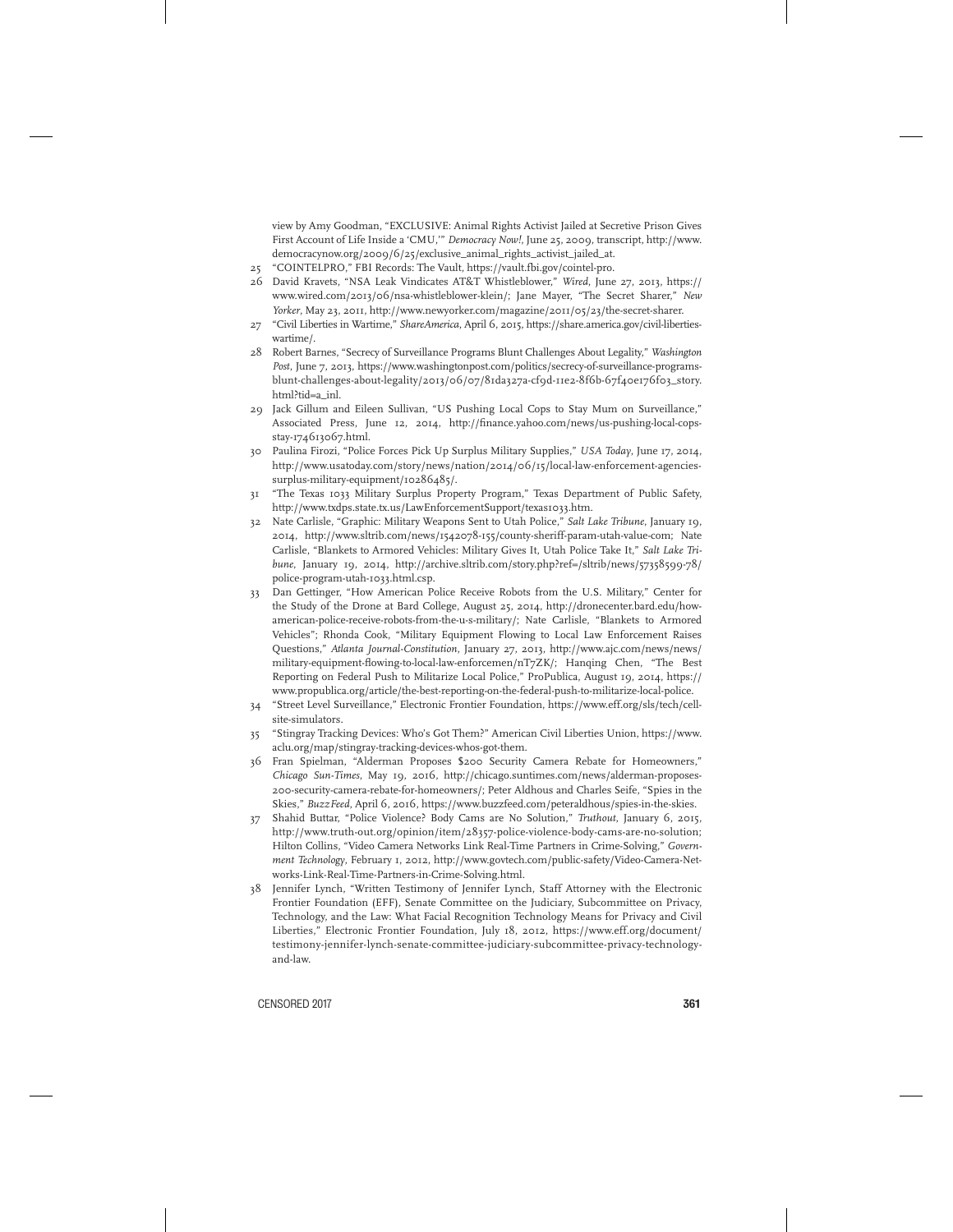- 39 American Civil Liberties Union Foundation of Southern California, Electronic Frontier Foundation v. County of Los Angeles, Los Angeles Sheriff's Department, City of Los Angeles, Los Angeles Police Department, No. S227106, Supreme Court the State of California, County of Los Angeles, June 16, 2016, https://www.eff.org/document/eff-and-aclu-repsonse-amicusbrief-league-california-cities-and-california-state.
- 40 Dave Maass and Cooper Quintin, "License Plate Readers Exposed! How Public Safety Agencies Responded to Major Vulnerabilities in Vehicle Surveillance Tech," Electronic Frontier Foundation, October 28, 2015, https://www.eff.org/deeplinks/2015/10/license-plate-readers-exposedhow-public-safety-agencies-responded-massive.
- 41 Dave Maass, "'No Cost' License Plate Readers are Turning Texas Police into Mobile Debt Collectors and Data Miners," Electronic Frontier Foundation, January 26, 2016, https://www.eff. org/deeplinks/2016/01/no-cost-license-plate-readers-are-turning-texas-police-mobile-debtcollectors-and.
- 42 Wticrblair and Beau Berman, "FOX CT Investigation: Is Costly Gunshot Detection System Worth the Cost?" *Fox 61*, June 11, 2013, http://fox61.com/2013/05/22/fox-ct-investigation-iscostly-gun-shot-detection-system-worth-the-cost/.
- 43 Dia Kayyali, "Militarization, Surveillance, and Profit: How Grassroots Groups are Fighting Urban Shield," Electronic Frontier Foundation, September 3, 2014, https://www.eff.org/deeplinks/2014/09/ militarization-surveillance-and-profit-how-grassroots-groups-are-fighting-urban.
- 44 Craig Dziedzic, "Bay Area UASI: Yellow Command 2016, Sustaining Regional Catastrophic Pans [sic] and Enhancing Situations Awareness," *Urban Shield*, http://urbanshield.org/index. php/about/bay-area-uasi.
- 45 Radley Balko, "Detroit Girl, 7, Killed in SWAT Raid," *Hit and Run* blog, May 17, 2010, http:// reason.com/blog/2010/05/17/detroit-girl-7-killed-in-swat.
- 46 Jonathan Turley, "ACLU: 62 Percent of SWAT Team Raids were Searches for Drugs," *Jonathan Turley* blog, June 26, 2014, https://jonathanturley.org/2014/06/26/aclu-62-percent-of-swatteam-raids-were-searches-for-drugs/.
- 47 "The Secret Surveillance Catalogue," *Intercept*, https://theintercept.com/surveillance-catalogue/. 48 Charles Rabin, "Taser Death in Miami Beach Leads to New Policy and Stun Guns," *Miami Herald*,
- September 24, 2015, http://www.miamiherald.com/news/local/crime/article36462477.html; Mark Puente and Doug Donovan, "Baltimore Police Use of Tasers in Poor, Black Neighborhoods Questioned," *Baltimore Sun*, April 9, 2016, http://www.baltimoresun.com/news/ maryland/investigations/bs-md-taser-project-baltimore-20160409-story.html; Michael E. Miller, "Miami Cops Misuse Tasers, with Deadly Results," *Miami New Times*, December 30, 2014, http://www.miaminewtimes.com/news/miami-cops-misuse-tasers-with-deadlyresults-6522644.
- 49 "Transparency Project: FBI's Next Generation Identification Biometrics Database," Electronic Frontier Foundation, https://www.eff.org/foia/fbis-next-generation-identification-biometricsdatabase.
- 50 "Secure Communities ('S-COMM')," *American Civil Liberties Union*, https://www.aclu.org/securecommunities-s-comm; Jennifer Lynch, "FBI Plans to Have 52 Million Photos in Its NGI Face Recognition Database by Next Year," Electronic Frontier Foundation, April 14, 2014, https://www.eff. org/deeplinks/2014/04/fbi-plans-have-52-million-photos-its-ngi-face-recognition-database-nextyear; "Next Generation Identification (NGI) Documents," Uncover the Truth, July 6, 2011, http:// uncoverthetruth.org/foia-documents/ngi-documents/.
- 51 Mike Masnick, "NSA, GCHQ Admit That the Public is the Enemy," *Techdirt*, September 6, 2013, https://www.techdirt.com/articles/20130905/15531224420/nsa-gchq-admit-that-enemyis-public.shtml.
- 52 Adam Bates, "Baltimore Police Admit Thousands of Stingray Uses," Cato Institute, April 9, 2015, http://www.cato.org/blog/baltimore-police-admit-thousands-stingray-uses.
- 53 See the results of Shawn Musgrave's FOIA request for a listing of states and law enforcement agencies that have been temporarily suspended from the 1033 program during FY 2004 – FY 2014, "Redacted Responsive Suspension List," *Muckrock*, November 13, 2015, https://muckrock.s3.amazonaws.com/ foia\_files/2015/11/13/Redacted\_Responsive\_Suspension\_list.pdf; Tim Cushing, "Documents Show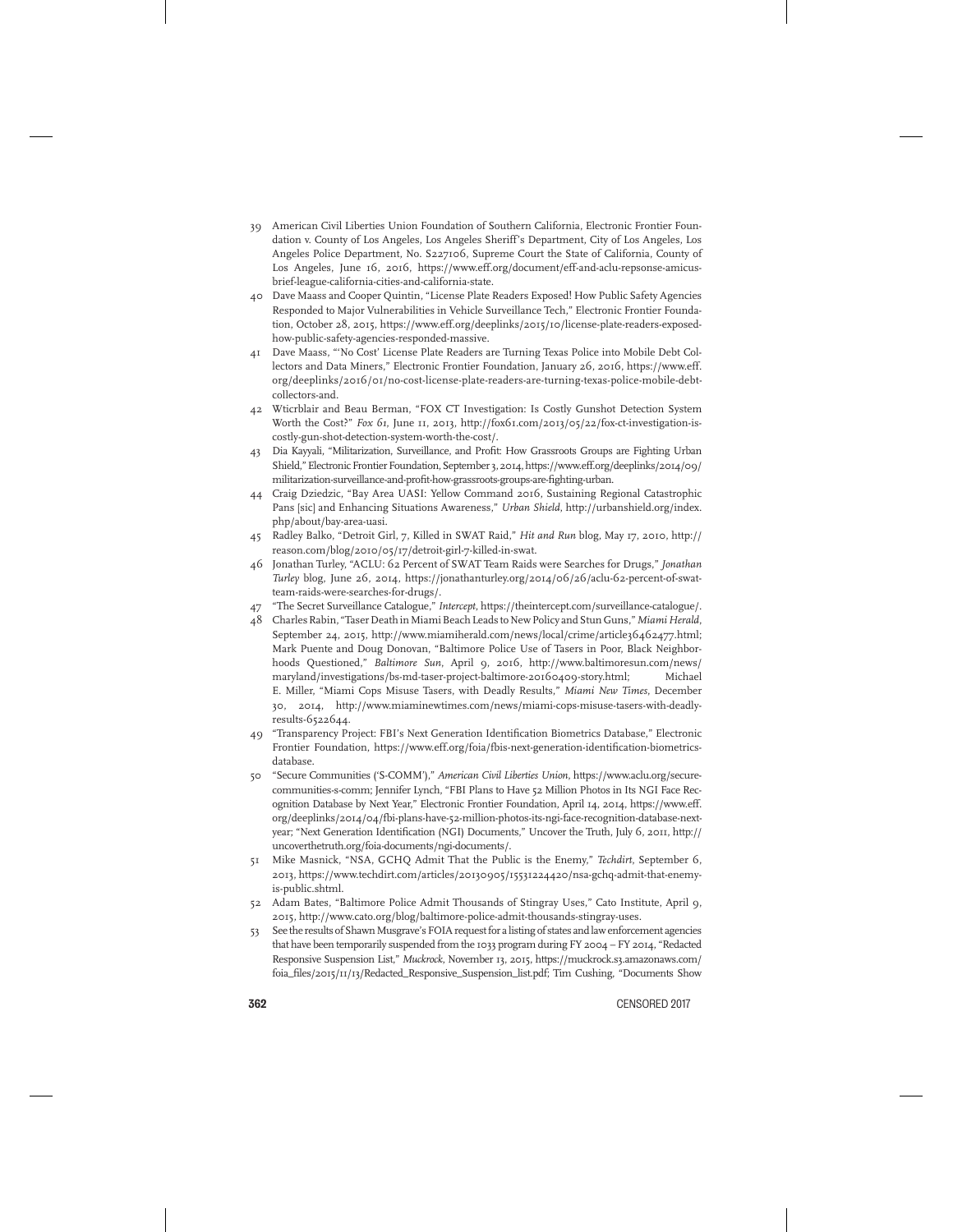1033 Program Still Resulting in Lots of Lost Weapons and Other Abuse," *Techdirt*, November 24, 2015, https://www.techdirt.com/articles/20151117/16050132844/documents-show-1033-program-stillresulting-lots-lost-weapons-other-abuse.shtml.

- 54 Chris Hawley, "NYPD Monitored Muslim Students All over Northeast," Associated Press, February 18, 2012, http://www.ap.org/Content/AP-In-The-News/2012/NYPD-monitored-Muslim-students-all-over-Northeast.
- 55 Andrew Theen, "Yale Expresses Outrage at NYPD Monitoring of Muslim Students," *Bloomberg*, February 21, 2012, http://www.bloomberg.com/news/articles/2012-02-21/yale-expressesoutrage-at-nypd-monitoring-of-muslim-students.
- 56 Kristan T. Harris, "Lawsuit Filed against San Diego Police Department over 'Stingray' Records," *Rundown Live*, December 18, 2014, http://therundownlive.com/lawsuit-filedsan-diego-police-department-stingray-records/; Ellen Nakashima, "Justice Department: Agencies Need Warrants to Use Cellphone Trackers," *Washington Post*, September 3, 2015, https:// www.washingtonpost.com/world/national-security/justice-department-agencies-will-haveto-obtain-warrant-before-using-cellphone-surveillance-technology/2015/09/03/08e44b70-5 255-11e5-933e-7d06c647a395\_story.html; Shahid Buttar, "Victories in California and Virginia alongside a Setback in Florida: 2015 in Review," Electronic Frontier Foundation, December 31, 2015, https://www.eff.org/deeplinks/2015/12/victories-california-and-virginia-alongsidesetback-florida-2015-review.
- 57 Justin Fenton, "Baltimore Police Used Secret Technology to Track Cellphones in Thousands of Cases," *Baltimore Sun*, April 9, 2015, http://www.baltimoresun.com/news/maryland/baltimorecity/bs-md-ci-stingray-case-20150408-story.html; "The Secret Surveillance Catalogue.," *Intercept*, https://theintercept.com/surveillance-catalogue/.
- 58 Shahid Buttar, "Santa Clara County Weighs Surveillance Reforms to Enhance Transparency and Oversight," Electronic Frontier Foundation, February 18, 2016, https://www.eff.org/ deeplinks/2016/02/santa-clara-county-considers-local-reforms-increase-transparency-andoversight.
- 59 Buttar, "Victories in California"; Buttar, "Santa Clara County Weighs Surveillance Reforms."
- 60 "Miami Drug Wars," *Flashback Miami*, http://flashbackmiami.com/2014/09/10/miami-drugwars/.
- 61 Ryan Grim, Matt Sledge, and Matt Ferner, "Key Figures in CIA-Crack Cocaine Scandal Begin to Come Forward," *Huffington Post*, October 10, 2014, http://www.huffingtonpost. com/2014/10/10/gary-webb-dark-alliance\_n\_5961748.html.
- 62 Central Intelligence Agency, Office of Inspector General, Investigations Staff, "Overview: Report of Investigation Concerning Allegations of Connections between CIA and The Contras in Cocaine Trafficking to the United States (96-0143-IG)," Central Intelligence Agency Library, January 29, 1998, https://www.cia.gov/library/reports/general-reports-1/cocaine/overview-ofreport-of-investigation-2.html; Ryan Grim et. al., "Key Figures in CIA-Crack Cocaine Scandal"; Alexander Cockburn, "Alexander Cockburn on the Death of Gary Webb, 'A Very Fine Journalist Who Deserved Better Than He Got,'" *Nation*, October 14, 2014, http://www.thenation.com/ article/alexander-cockburn-death-gary-webb-very-fine-journalist-who-deserved-better-he-got/.
- 63 Larry J. Sabato, "The Iran-Contra Affair—1986–1987," *Washington Post*, 1998, http://www. washingtonpost.com/wp-srv/politics/special/clinton/frenzy/iran.htm; Amy Nicholson, "The Tragedy of Gary Webb Stings Even When *Kill the Messenger* Flags," *Dallas Observer*, October 9, 2014, http://www.dallasobserver.com/film/the-tragedy-of-gary-webb-stings-even-when-killthe-messenger-flags-6433810.
- 64 "IQT Mission," In-Q-Tel, https://www.iqt.org/; Wilson Andrews and Todd Lindeman, "The Black Budget," *Washington Post*, August 29, 2013, http://www.washingtonpost.com/wp-srv/ special/national/black-budget/.
- 65 Michael Isikoff, "American Drone Deaths Highlight Controversy," *NBC News*, February 5, 2013, http://usnews.nbcnews.com/\_news/2013/02/05/16856963-american-drone-deathshighlight-controversy.
- 66 Matt Sledge, "Drone Memo Justifying Anwar al-Awlaki's Killing Released," *Huffington Post*, June 23, 2014, http://www.huffingtonpost.com/2014/06/23/anwar-al-awlaki-drone-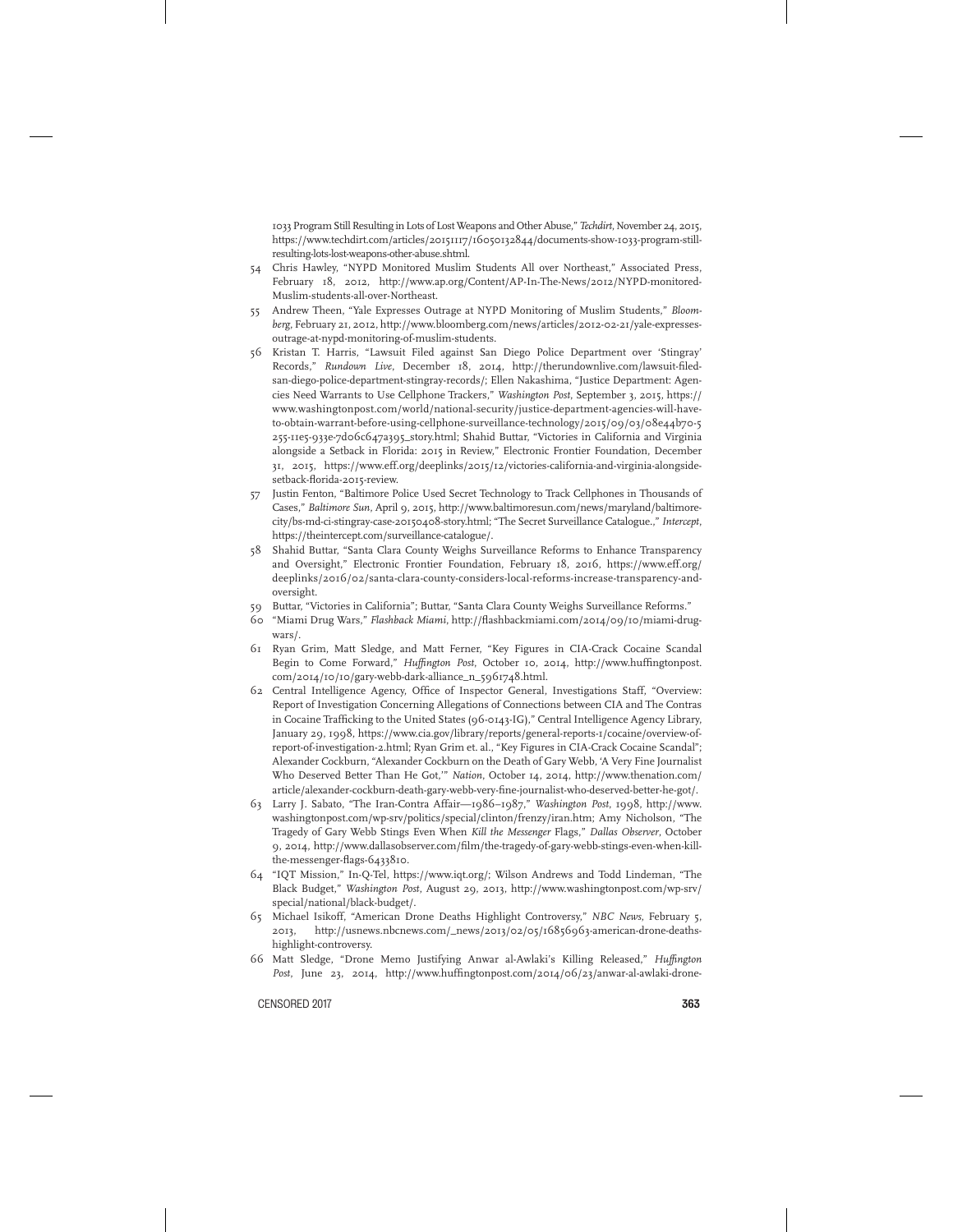memo\_n\_5522067.html; Shahid Buttar, "Constitutional Catastrophe: The National Defense Authorization Act vs. the Bill of Rights," *Public Interest Law Reporter* 17, no. 3 (2012), 242–62, http://lawecommons.luc.edu/pilr/vol17/iss3/7/.

- 67 Mark Benjamin, "Return of the Body Counts," *Salon*, June 11, 2005, https://www.salon. com/2005/06/11/body\_counts/; Ned Resnikoff, "Collateral Damage: Brennan's Claims about Civilian Casualties," *MSNBC*, February 8, 2013, http://www.msnbc.com/the-ed-show/collateral-damage-brennans-claims-about-civ; Hassan Abbas, "How Drones Create More Terrorists," *Atlantic*, August 23, 2013, http://www.theatlantic.com/international/archive/2013/08/ how-drones-create-more-terrorists/278743/.
- 68 Lee Ferran, "Iran Claims Video Shows Reverse-Engineered US Drone Can Fly," *ABC News*, November 12, 2014, http://abcnews.go.com/International/iran-claims-video-shows-reverseengineered-us-drone/story?id=26858830.
- 69 Dustin Volz, "CIA Admits to Hacking Senate Computers," *National Journal*, July 31, 2014, https://www.nationaljournal.com/s/72881/cia-admits-hacking-senate-computers.
- 70 Ryan Tate, "Off the Grid," *Intercept*, December 9, 2014, https://theintercept.com/2014/12/09/ map-of-cia-black-sites/.
- 71 Oliver Laughland, "How the CIA Tortured Its Detainees," *Guardian*, May 20, 2015, http:// www.theguardian.com/us-news/2014/dec/09/cia-torture-methods-waterboarding-sleepdeprivation; Sharif Mowlabocus, "Rectal Feeding is Rape—But Don't Expect the CIA to Admit It," *Conversation*, December 12, 2014, https://theconversation.com/rectal-feeding-isrape-but-dont-expect-the-cia-to-admit-it-35437; Jonathan S. Landay, "Did CIA Torture Violate Nuremberg Ban on Human Experimentation?" *McClatchy DC*, December 16, 2014, http:// www.mcclatchydc.com/news/nation-world/national/national-security/article24777526.html.
- 72 Shahid Buttar, "Torturing the Rule of Law," *Augusta Free Press*, June 27, 2009, http://augustafreepress.com/shahid-buttar-torturing-the-rule-of-law/.
- 73 Erin Dooley, "CIA Torture Report: The Most Stunning Findings," *ABC News*, December 9, 2014, http://abcnews.go.com/Politics/cia-torture-report-stunning-findings/story?id=27473273.
- 74 Stephen Collinson and Evan Perez, "Senate Report: CIA Misled Public on Torture," CNN, December 9, 2014, http://www.cnn.com/2014/12/09/politics/cia-torture-report/index.html; Cal Colgan, "Justice Dept. Says CIA Destroyed 92 Torture Tapes," *Public Record*, March 2, 2009, http://pubrecord.org/torture/230/justice-dept-says-cia-destroyed-92-torture-tapes/.
- 75 Daniel Tencer, "Obama Signs Law Blocking Release of Torture Photos," *Raw Story*, October 29, 2009, http://www.rawstory.com/2009/10/obama-law-torture-photos/; Shahid Buttar, "The Failure of the Federalist, No. 10," *Huffington Post*, May 25, 2011, http://www.huffingtonpost. com/shahid-buttar/the-failure-of-the-federa\_b\_375269.html.
- 76 "Antonio Taguba," Wikipedia, last modified February 28, 2016, https://en.wikipedia.org/wiki/ Antonio\_Taguba; Laura Sullivan and David Greene, "Fil-Am General Praised for Report," *Baltimore Sun*, May 8, 2004, available via the Wayback Machine, https://web.archive.org/ web/20041124041741/http://www.abs-cbnnews.com/NewsStory.aspx?section=NATIONAL &oid=50564; Zachary Roth, "Taguba: Torture Photos Show Rape," *Talking Points Memo*, May 28, 2009, http://talkingpointsmemo.com/muckraker/taguba-torture-photos-show-rape.
- 77 Jason Leopold, "DOJ: Feinstein's Committee Controls Torture Report; Has Final Say over Public Release," Freedom of the Press Foundation, January 25, 2014, https://freedom.press/ blog/2016/04/doj-feinstein%E2%80%99s-committee-controls-torture-report-has-final-sayover-public-release.
- 78 "Dianne Feinstein and Her Decision to Release the Torture Report," *CBS News*, December 10, 2014, http://www.cbsnews.com/news/dianne-feinstein-and-her-decision-to-release-the-torturereport/; Dan Roberts and Spencer Ackerman, "Feinstein Accuses CIA of 'Intimidating' Senate Staff over Torture Report," *Guardian*, March 11, 2014, http://www.theguardian.com/world/2014/ mar/11/feinstein-accuses-cia-intimidation-torture-report; Dan Froomkin, "CIA Search of Congressional Computer Sparks Constitutional Crisis," *Intercept*, March 11, 2014, https://theintercept. com/2014/03/11/cia-search-congressional-computer-sparks-constitutional-crisis/.
- 79 Josh Rogin, "Kerry Puts Brakes on CIA Torture Report," *Bloomberg*, December 5, 2014, http:// www.bloomberg.com/view/articles/2014-12-05/kerry-puts-brakes-on-cia-torture-report; Pema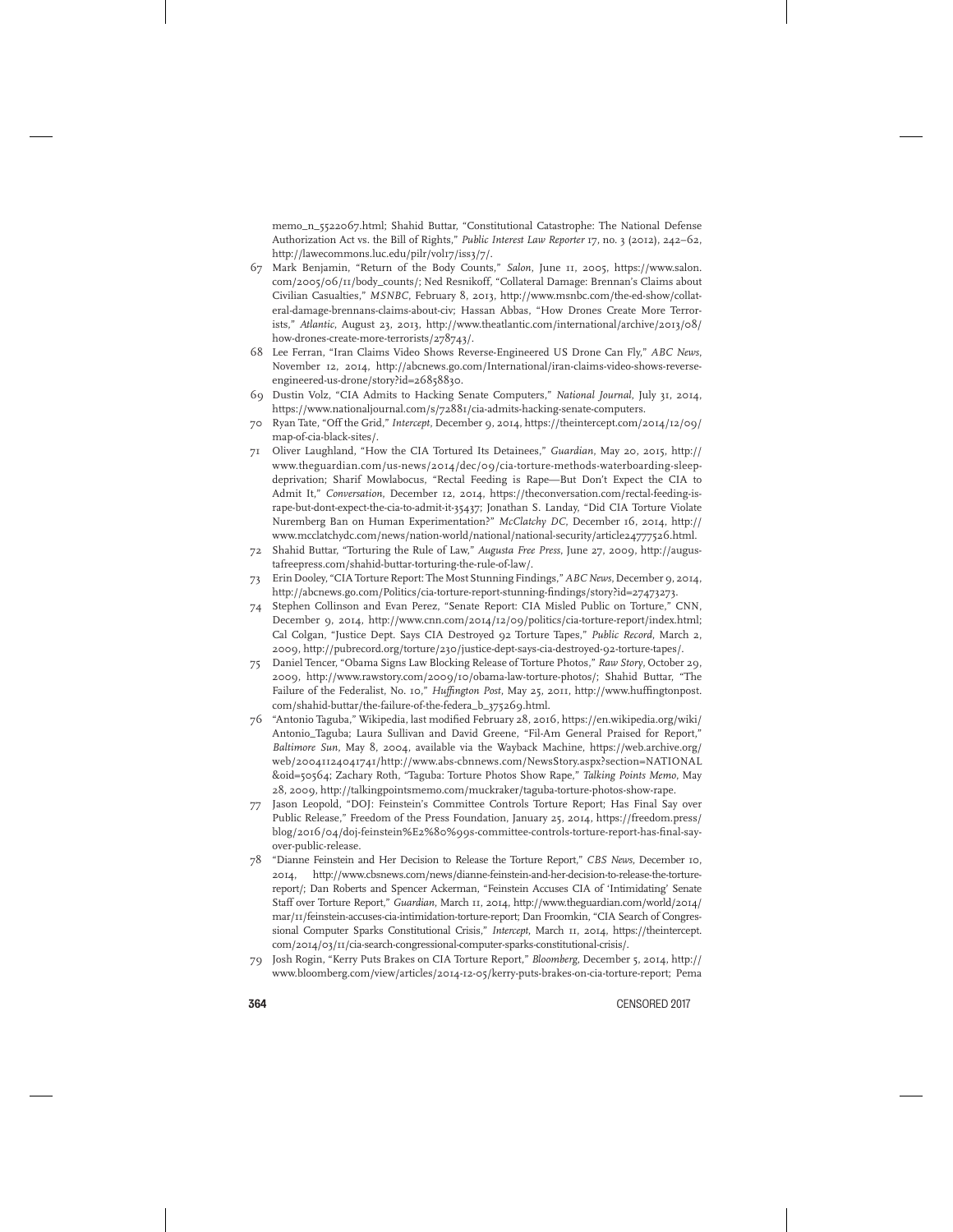Levy, "CIA Hacked Senate Computers," *Newsweek*, July 31, 2014, http://www.newsweek.com/ cia-hacked-senate-computers-262387; Jason Leopold, "Government Opposes Preservation Order in FOIA Lawsuit for CIA's 'Panetta Review,'" Freedom of the Press Foundation, March 18, 2014, https://freedom.press/blog/2016/04/government-opposes-preservation-order-foialawsuit-cia%E2%80%99s-%E2%80%9Cpanetta-review%E2%80%9D.

- 80 Mark Rumold, "CIA Spies on Senate Staffers: A Troubling Pattern is Reinforced," Electronic Frontier Foundation, March 14, 2014, https://www.eff.org/deeplinks/2014/03/cia-spiessenate-staffers-troubling-pattern-reinforced; David Lightman and Anita Kumar, "CIA, Senate Democrats Feud over Torture Report for a Second Day," *McClatchy DC*, December 10, 2014, http://www.mcclatchydc.com/news/politics-government/congress/article24777328.html.
- 81 Dustin Volz and Lauren Fox, "CIA Review Clears Its Spies of Wrongdoing in Senate Hack," *Defense One*, January 15, 2015, http://www.defenseone.com/threats/2015/01/cia-review-clearsits-spies-wrongdoing-senate-hack/102993/; Dustin Volz, "CIA Watchdog Who Revealed Senate Hack is Resigning," *Nextgov*, January 5, 2015, http://www.nextgov.com/defense/2015/01/ cia-watchdog-who-revealed-senate-hack-resigning/102201/; John O. Brennan, interview by Andrea Mitchell, "CIA Director Brennan Denies Hacking Allegations," Council on Foreign Relations, March 11, 2014, transcript, http://www.cfr.org/intelligence/cia-director-brennandenies-hacking-allegations/p32563; Mark Hosenball, "Exclusive: CIA Says Its Inspector General is Resigning at End of Month," Reuters, January 5, 2015, http://www.reuters.com/article/ us-usa-cia-inspector-exclusive-idUSKBN0KE1BO20150105.
- 82 Michael Isikoff, "Senate Report on CIA Torture is One Step Closer to Disappearing," *Yahoo News*, May 16, 2016, https://www.yahoo.com/news/senate-report-on-cia-torture-1429636113023030.html.
- 83 Link no longer available (furthering Buttar's statement); previously available at http://www. intelligence.senate.gov/study2014/sscistudy1.pdf.
- 84 Ali Watkins, "The Other Torture Report: The Secret CIA Document That Could Unravel the Case for Torture," *Huffington Post*, December 22, 2014, http://www.huffingtonpost. com/2014/12/22/panetta-review-cia\_n\_6334728.html; Mike Masnick, "Mark Udall Wants to Release CIA Internal Review of Torture Program," *Techdirt*, December 11, 2014, https://www. techdirt.com/articles/20141210/14511929385/mark-udall-wants-cia-internal-review-tortureprogram-released.shtml.
- 85 Charles P. Pierce, "The CIA Wants to Play American Citizens for Fools. Again." *Esquire*, May 16, 2016, http://www.esquire.com/news-politics/politics/news/a44920/cia-destroy-torturereport/.
- 86 David Cole, "Obama's Torture Problem," *New York Review of Books*, November 18, 2010, http:// www.nybooks.com/daily/2010/11/18/obamas-torture-problem/; Murtaza Hussain, "Report to U.N. Calls Bullshit on Obama's 'Look Forward, Not Backwards' Approach to Torture," *Intercept*, October 30, 2014, https://theintercept.com/2014/10/30/un-report-slams-obama-protecting-u-sofficials-torture-charges/.
- 87 Shahid Buttar, "Unhappy Anniversary: Eight Years of Continuing Lawlessness," *Huffington Post*, August 9, 2010, http://www.huffingtonpost.com/shahid-buttar/unhappy-anniversaryeight\_b\_673739.html.
- 88 Shahid Buttar, "Losing Wars We Already Won (Part I): Torture vs. WWII," *Huffington Post*, September 26, 2009, http://www.huffingtonpost.com/shahid-buttar/losing-wars-we-alreadywo\_b\_269189.html.
- 89 Paul D. Shinkman, "Ferguson and the Militarization of Police," *US News & World Report*, August 14, 2014, http://www.usnews.com/news/articles/2014/08/14/ferguson-and-the-shockingnature-of-us-police-militarization; Shahid Buttar, "Don't Call It a Curfew: Martial Law in the United States," *Truthout*, May 5, 2015, http://www.truth-out.org/opinion/item/30602-don-t-callit-a-curfew-martial-law-in-the-united-states; Fruzsina Eördögh, "Evidence of 'Stingray' Phone Surveillance by Police Mounts in Chicago," *Christian Science Monitor*, December 22, 2014, http:// www.csmonitor.com/World/Passcode/2014/1222/Evidence-of-stingray-phone-surveillanceby-police-mounts-in-Chicago; Josh Levs, "Ferguson Violence: Critics Rip Police Tactics, Use of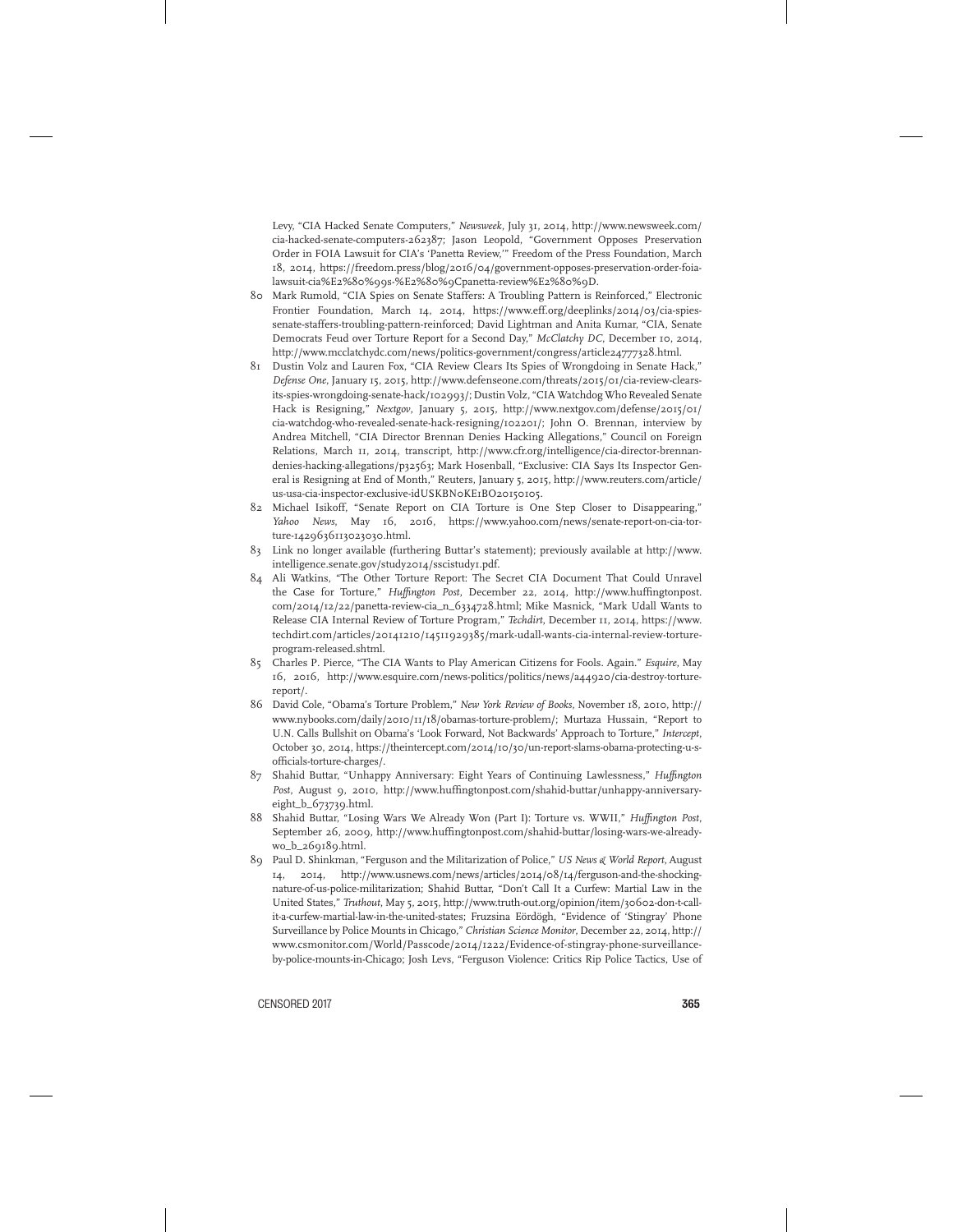Military Equipment," CNN, August 15, 2014, http://www.cnn.com/2014/08/14/us/missouriferguson-police-tactics/index.html.

- 90 Naomi Wolf, "Revealed: How the FBI Coordinated the Crackdown on Occupy," *Guardian*, December 29, 2012, http://www.theguardian.com/commentisfree/2012/dec/29/fbi-coordinatedcrackdown-occupy.
- 91 Jason Cherkis and Zach Carter, "FBI Surveillance of Occupy Wall Street Detailed," *Huffington Post*, January 5, 2013, http://www.huffingtonpost.com/2013/01/05/fbi-occupy-wallstreet\_n\_2410783.html.
- 92 Xeni Jardin, "Truth and Power: New TV Series on Ordinary People Exposing Corruption from Brian Knappenberger ('Internet's Own Boy')," *Boing Boing*, January 21, 2016, https:// boingboing.net/2016/01/21/truth-and-power-new-tv-series.html; Mike Krauser, "Activists Say Chicago Police Used 'Stingray' Eavesdropping Technology During Protests," *CBS Chicago*, December 6, 2014, http://chicago.cbslocal.com/2014/12/06/activists-say-chicago-policeused-stingray-eavesdropping-technology-during-protests/; George Joseph, "Exclusive: Feds Regularly Monitored Black Lives Matter Since Ferguson," *Intercept*, July 24, 2015, https:// theintercept.com/2015/07/24/documents-show-department-homeland-security-monitoringblack-lives-matter-since-ferguson/.
- 93 "Homan Square," *Guardian*, no date, http://www.theguardian.com/us-news/homan-square; Spencer Ackerman, "The Hidden: How Chicago Police Kept Thousands Isolated at Homan Square," *Guardian*, April 13, 2016, http://www.theguardian.com/us-news/2016/apr/13/ homan-square-chicago-police-records-secret-interrogation-facility-new-documents-lawsuit; Spencer Ackerman, "'I was Struck with Multiple Blows': Inside the Secret Violence of Homan Square," *Guardian*, April 11, 2016, http://www.theguardian.com/us-news/2016/apr/11/ homan-square-chicago-police-internal-documents-physical-force-prisoner-abuse.
- 94 John Cook, "At the CIA, Accidentally Kidnapping and Torturing an Innocent Guy Earns You a Promotion," *Gawker*, February 9, 2011, http://gawker.com/5755942/at-the-cia-accidentallykidnapping-and-torturing-an-innocent-guy-earns-you-a-promotion; Associated Press, "Removal of Judge, Prosecutors Sought in Guantanamo 9/11 Case," Associated Press, May 11, 2016, https://www.yahoo.com/news/removal-judge-prosecutors-sought-guantanamo-9-11-case-185938929.html; Morris Davis, interview by Hala Gorani, "Former Prosecutor: 'No Good Reason for Guantanamo,'" CNN, video, January 21, 2015, http://www.cnn.com/videos/ world/2015/01/21/wrn-guantanamo-bay-prosecutor-morris-davis-intv.cnn.
- 95 Cory Doctorow, "First-hand Reports of Torture from Homan Square, Chicago PD's 'Black Site,'" *Boing Boing*, February 28, 2015, https://boingboing.net/2015/02/28/first-hand-reportsof-torture.html.
- 96 "Jon Burge Appeal Denied: Court Upholds Perjury Conviction in Ex-Police Commander's Torture Case," *Huffington Post*, April 1, 2013, http://www.huffingtonpost.com/2013/04/01/ jon-burge-perjury-convict\_n\_2994844.html; Hal Dardick and John Byrne, "Mayor: 'Sorry' for Burge Torture Era," *Chicago Tribune*, September 11, 2013, http://www.chicagotribune.com/ news/chi-city-council-settles-burge-torture-cases-for-123-million-20130911-story.html.
- 97 "The Counted: People Killed by Police in the US," *Guardian*, http://www.theguardian.com/ us-news/ng-interactive/2015/jun/01/the-counted-police-killings-us-database; E.M. Beck and Stewart E. Tolnay, "Lynching," *New Georgia Encyclopedia*, January 26, 2007, last edited June 27, 2016, http://www.georgiaencyclopedia.org/articles/history-archaeology/lynching.
- 98 Shahid Buttar, "December Week of Action Challenges CIA and NSA Crimes," *Popular Resistance*, December 4, 2014, https://www.popularresistance.org/54256/.
- 99 Pete Kasperowicz, "Obama Signs Patriot Act Extension into Law," Hill, February 25, 2011, http://thehill.com/blogs/floor-action/house/146173-obama-signs-patriot-act-extension-intolaw.
- 100 James Risen and Eric Lichtblau, "Bush Lets U.S. Spy on Callers without Courts," *New York Times*, December 16, 2015, http://www.nytimes.com/2005/12/16/politics/bush-lets-us-spyon-callers-without-courts.html?\_r=2; Michael Scherer, "The Ashcroft-Gonzales Hospital Room Showdown," *Salon*, May 15, 2007, https://www.salon.com/2007/05/15/comey\_testifies/.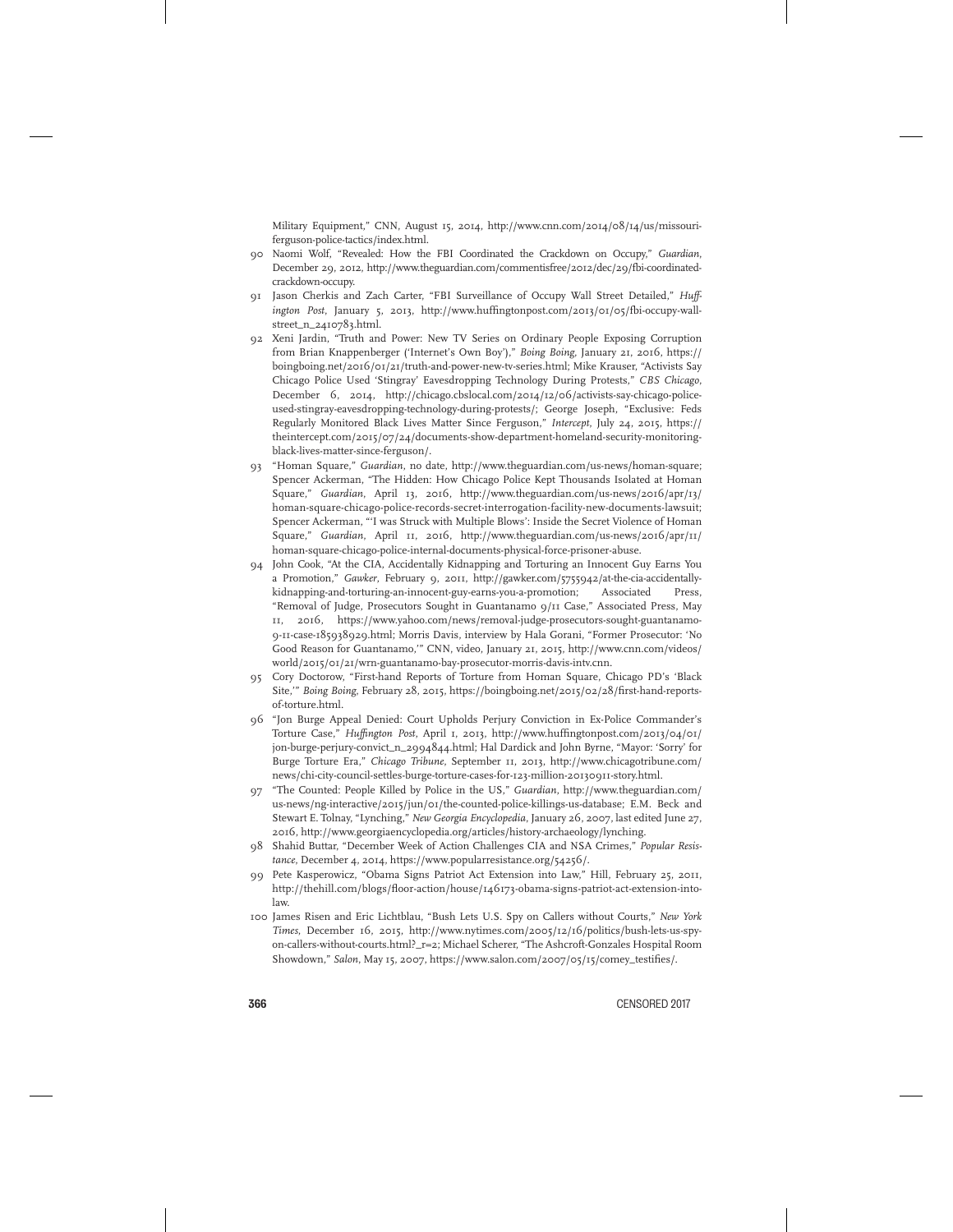- 101 Bill Moyers, "The Church Committee and FISA," *Bill Moyers Journal*, October 26, 2007, http:// www.pbs.org/moyers/journal/10262007/profile2.html.
- 102 "FISA Amendments Act of 2008," SourceWatch, last modified March 13, 2010, http://www. sourcewatch.org/index.php?title=FISA\_Amendments\_Act\_of\_2008.
- 103 "NSA Slides Explain the PRISM Data-Collection Program," *Washington Post*, June 6, 2010, http:// www.washingtonpost.com/wp-srv/special/politics/prism-collection-documents/; Mike Masnick, "Expanding Unconstitutional Backdoor Searches of Surveillance Data is Easy: Just Change What Words Mean," *Techdirt*, April 22, 2016, https://www.techdirt.com/articles/20160422/07350334243/ expanding-unconstitutional-backdoor-searches-surveillance-data-is-easy-just-change-what-wordsmean.shtml.
- 104 Cindy Cohn and Rainey Reitman, "USA Freedom Act Passes: What We Celebrate, What We Mourn, and Where We Go from Here," Electronic Frontier Foundation, June 2, 2015, https:// www.eff.org/deeplinks/2015/05/usa-freedom-act-passes-what-we-celebrate-what-we-mournand-where-we-go-here; "Domestic Internet Backbone Surveillance," Electronic Frontier Foundation, https://www.eff.org/files/2014/07/24/backbone-3c-color.jpg.
- 105 Dan Auerbach, Peter Eckersley, and Jonathan Mayer, "What We Need to Know about PRISM," Electronic Frontier Foundation*,* June 12, 2013, https://www.eff.org/deeplinks/2013/06/whatwe-need-to-know-about-prism; Cindy Cohn and Andrew Crocker, "Deeper Dive into EFF's Motion on Backbone Surveillance," Electronic Frontier Foundation, July 26, 2014, https:// www.eff.org/deeplinks/2014/07/deeper-dive-effs-backbone-motion.
- 106 Rainey Reitman, "In Hearing on Internet Surveillance, Nobody Knows How Many Americans Impacted in Data Collection," Electronic Frontier Foundation, May 10, 2016, https://www.eff. org/deeplinks/2016/05/hearing-internet-surveillance-nobody-knows-how-many-americansimpacted-data; "Letter to Director Clapper," Letter from the members of the United States House Committee on the Judiciary to James R. Clapper (Director of National Intelligence), April 22, 2016, Brennan Center, https://www.brennancenter.org/sites/default/files/legalwork/Letter\_to\_Director\_Clapper\_4\_22.pdf.
- 107 "Discussion between US Senator Ron Wyden and Director of National Intelligence James Clapper," Wikipedia, video, December 21, 2013, https://en.wikipedia.org/wiki/File:Ron\_ Wyden\_and\_James\_Clapper\_-\_12\_March\_2013.webm.
- 108 Hanni Fakhoury, "DEA and NSA Team Up to Share Intelligence, Leading to Secret Use of Surveillance in Ordinary Investigations," Electronic Frontier Foundation, August 6, 2013, https:// www.eff.org/deeplinks/2013/08/dea-and-nsa-team-intelligence-laundering.
- 109 Letter from Advocacy for Principled Action in Government, et al. to James R. Clapper (Director of National Intelligence) requesting information on how Section 702 of FISA affects Americans and other US residents, October 29, 2015, Brennan Center, https://www.brennancenter. org/sites/default/files/analysis/Coalition\_Letter\_DNI\_Clapper\_102915.pdf.
- 110 Siobhan Gorman, "NSA Officers Spy on Love Interests," *Wall Street Journal*, August 23, 2013, http://blogs.wsj.com/washwire/2013/08/23/nsa-officers-sometimes-spy-on-love-interests/.
- 111 Andrea Peterson, "Why a Staggering Number of Americans Have Stopped Using the Internet the Way They Used To," *Washington Post*, May 13, 2016, https://www.washingtonpost.com/news/ the-switch/wp/2016/05/13/new-government-data-shows-a-staggering-number-of-americans-havestopped-basic-online-activities/.
- 112 David Forscey, "Congress Should Declassify the Legislative Negotiations over the FISA Amendments Act," *Lawfare*, October 14, 2015, https://www.lawfareblog.com/congress-shoulddeclassify-legislative-negotiations-over-fisa-amendments-act.
- 113 Mike Masnick, "Court Reveals 'Secret Interpretation' of the Patriot Act, Allowing NSA to Collect All Phone Call Data," *Techdirt*, September 17, 2013, https://www.techdirt.com/articles/20130917/13395324556/ court-reveals-secret-interpretation-patriot-act-allowing-nsa-to-collect-all-phone-call-data.shtml.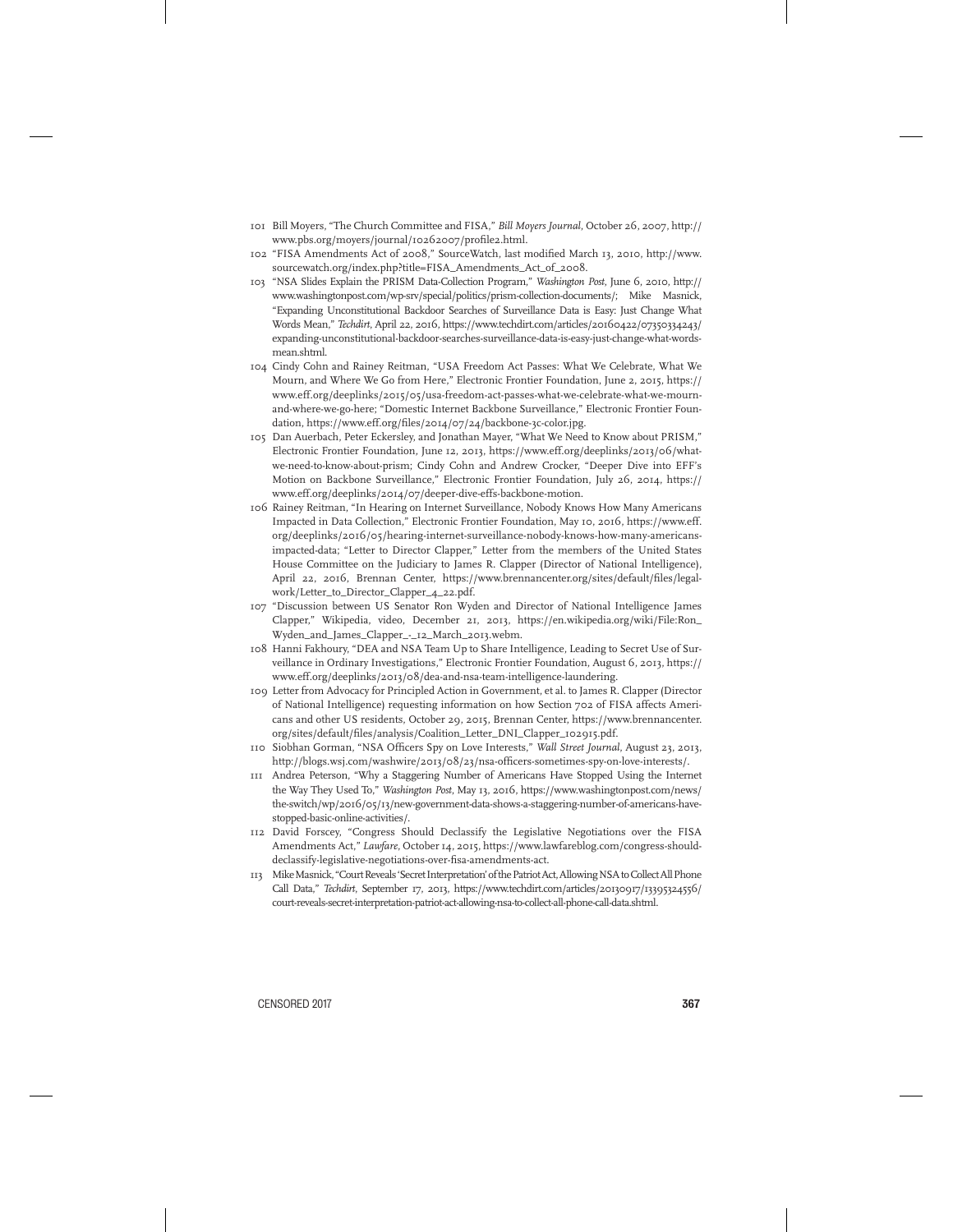# CENSORED 2017

Fortieth Anniversary Edition

### **Mickey Huff and Andy Lee Roth with Project Censored**

**Foreword by Mark Crispin Miller Cartoons by Khalil Bendib**



Seven Stories Press New York • Oakland